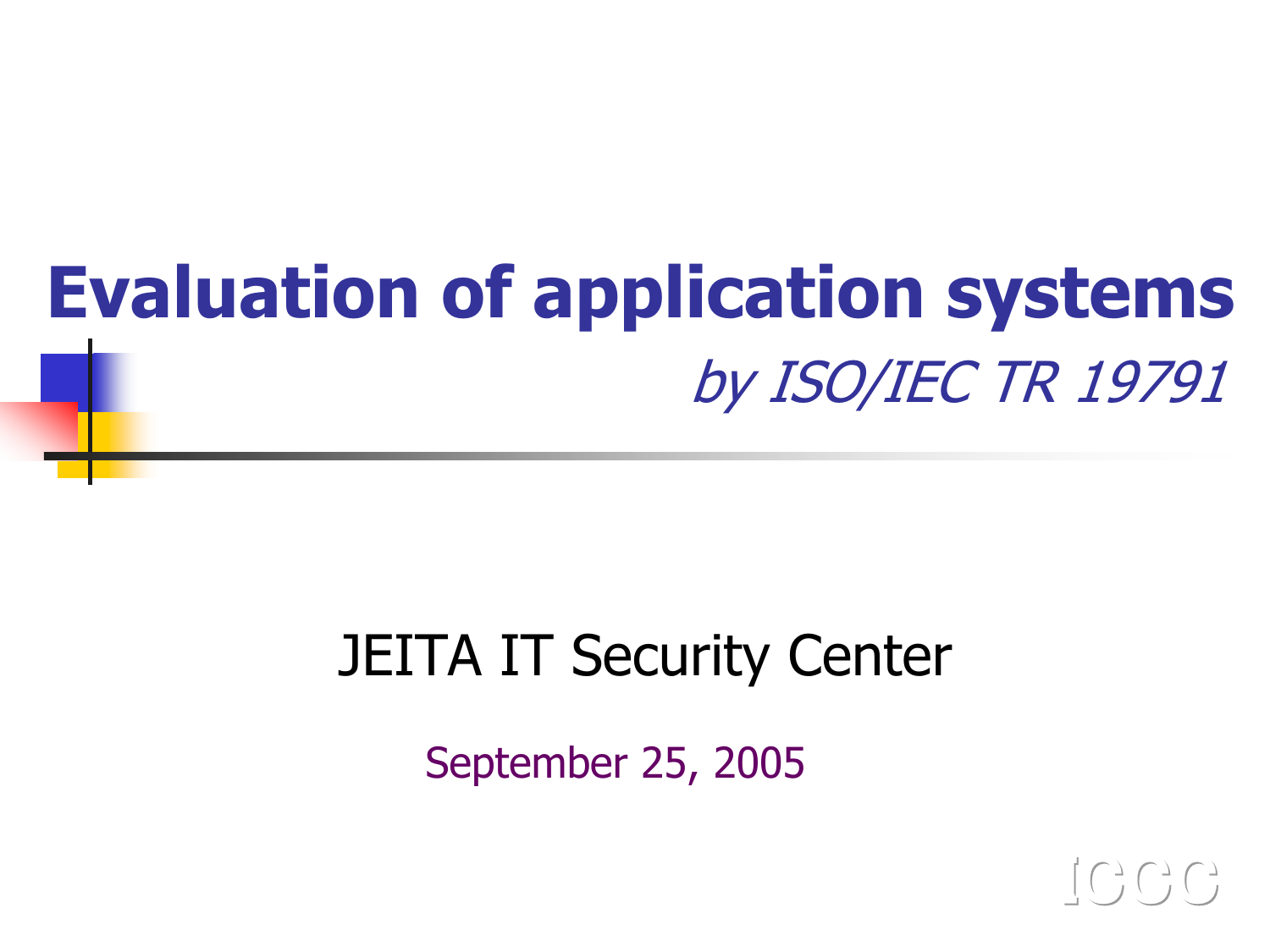# 1. Outline and Goals 1.1. Outline

- ISO/IEC TR 19791 Security techniques for system evaluation - being developed in order to evaluate suitably a "system".
- $\mathbb{R}^3$ **BEITA ITSC has carried out the pilot** evaluation of an application system according to the ISO/IEC TR 19791.
- $\mathbb{R}^n$ This presentation introduce a notion of how to evaluate the application system.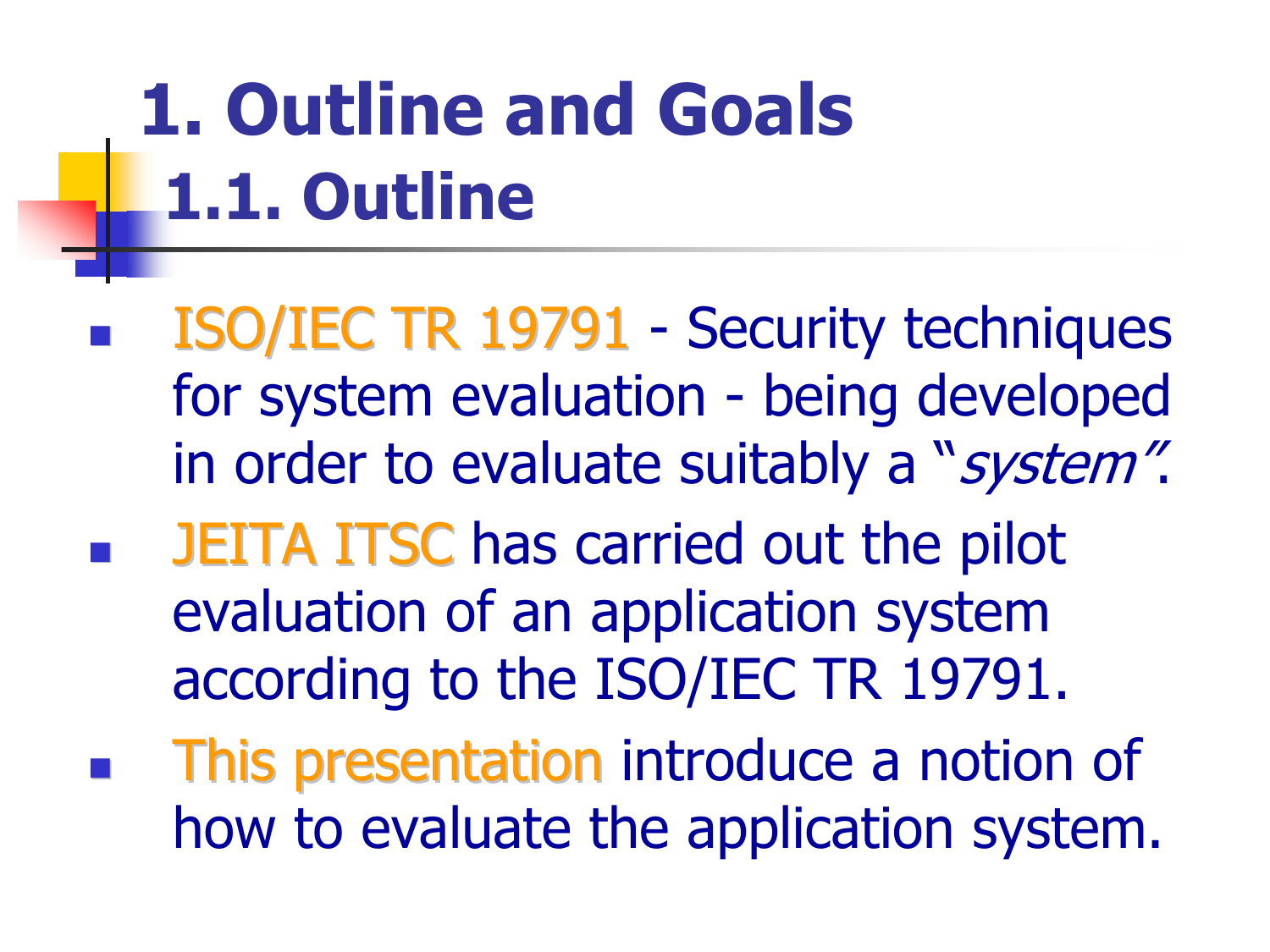

- **Establishing trusted security standard** for "IT System evaluation".
- $\mathbb{R}^2$ **Promoting effectively and efficiently** evaluation method for "IT System".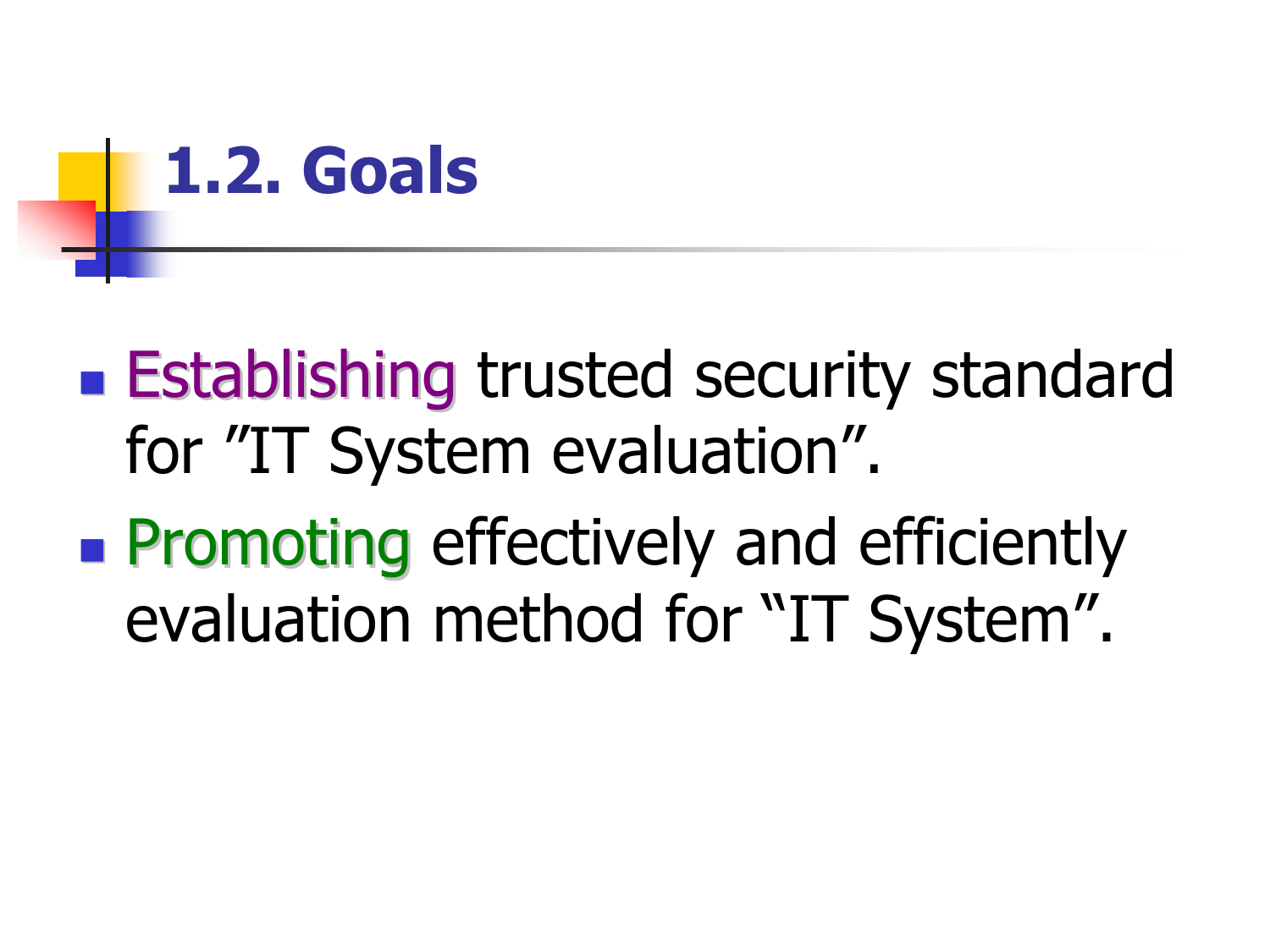# 2. Background 2.1. Definition of "System"

■ "System" is defined as ...

A specific IT installation, with a particular purpose and operational environment which covered by personnel, procedures, processes, and physical measures.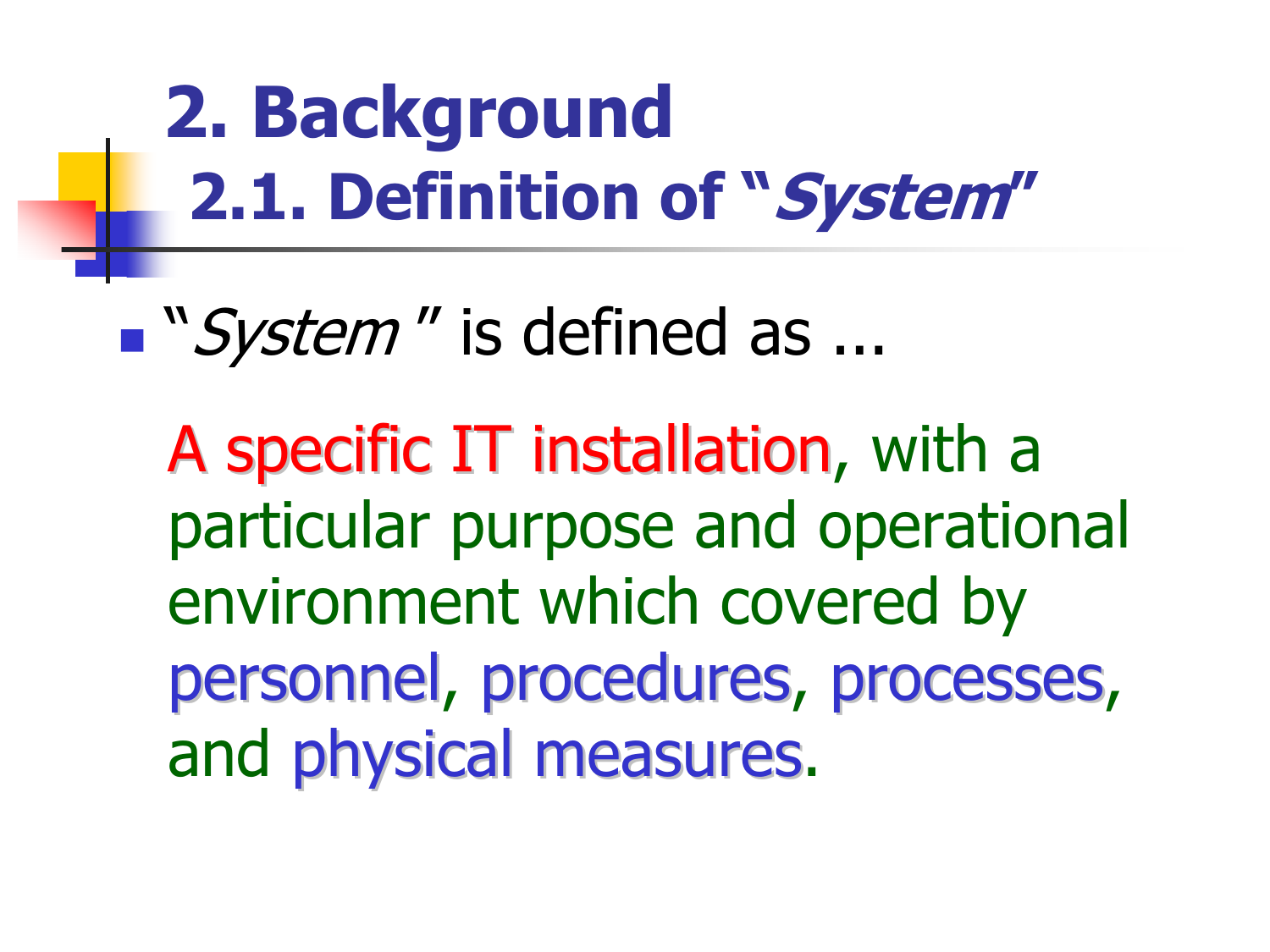# 2.2. Examples of "System"

- **Ministry of A, Online application system**  $\blacksquare$  *B* City, The Resident Register system
- **Online Bunking System of CBunk**

: 1999 - 1999 - 1999 - 1999 - 1999 - 1999 - 1999 - 1999 - 1999 - 1999 - 1999 - 1999 - 1999 - 1999 - 1999 - 199

**Inventory and logistics management** system of D Factory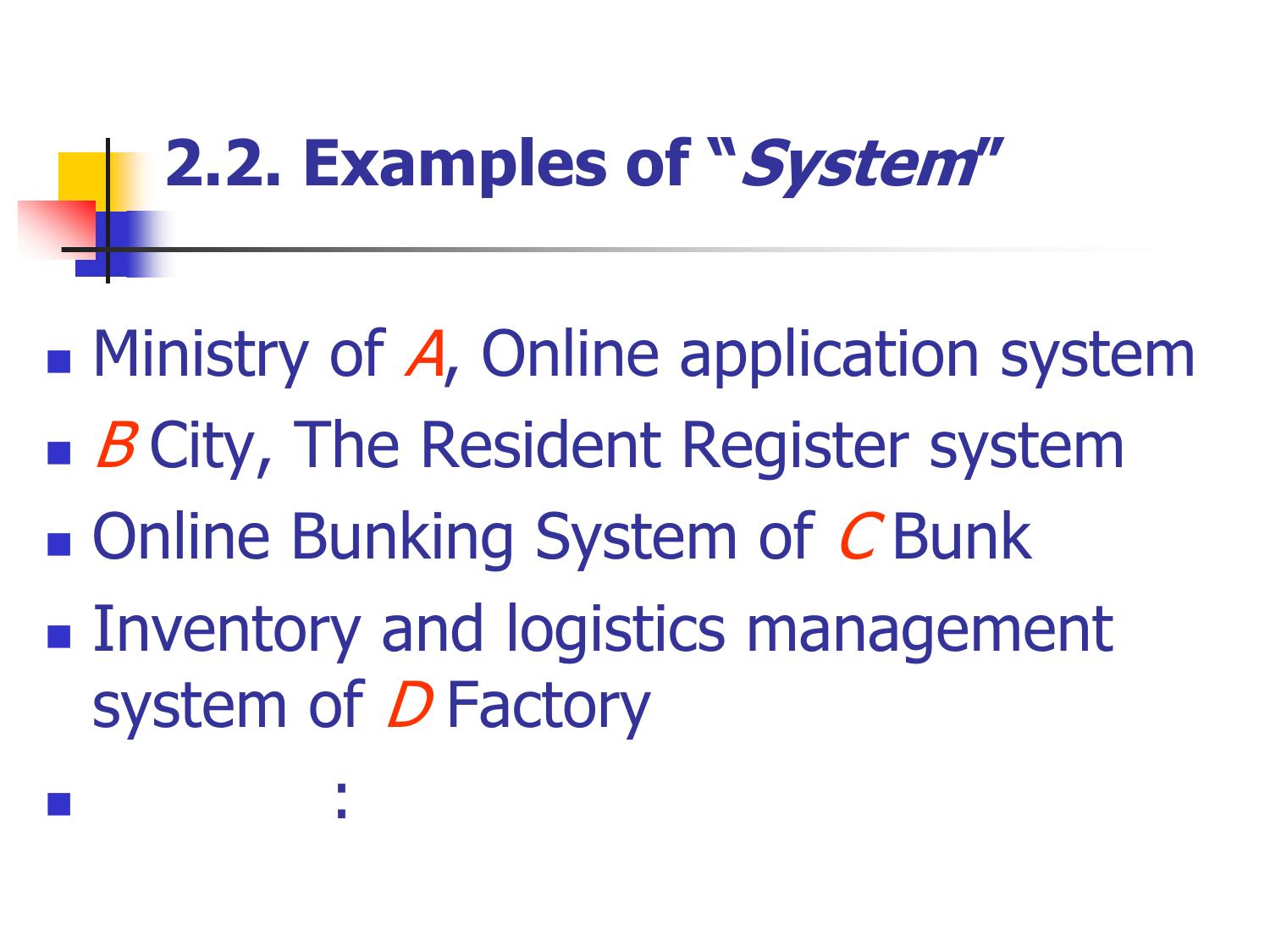### 2.3. Characteristics of "System"

- "System" consists of several products.
- **Service Service The specific IT installation.** (There is only one in the world.)
- The location and facilities exist actually.
- The peripheral equipments exist actually.
- The operational procedures exist actually.
- The operators are uniquely identified. (The users may be uniquely identified.)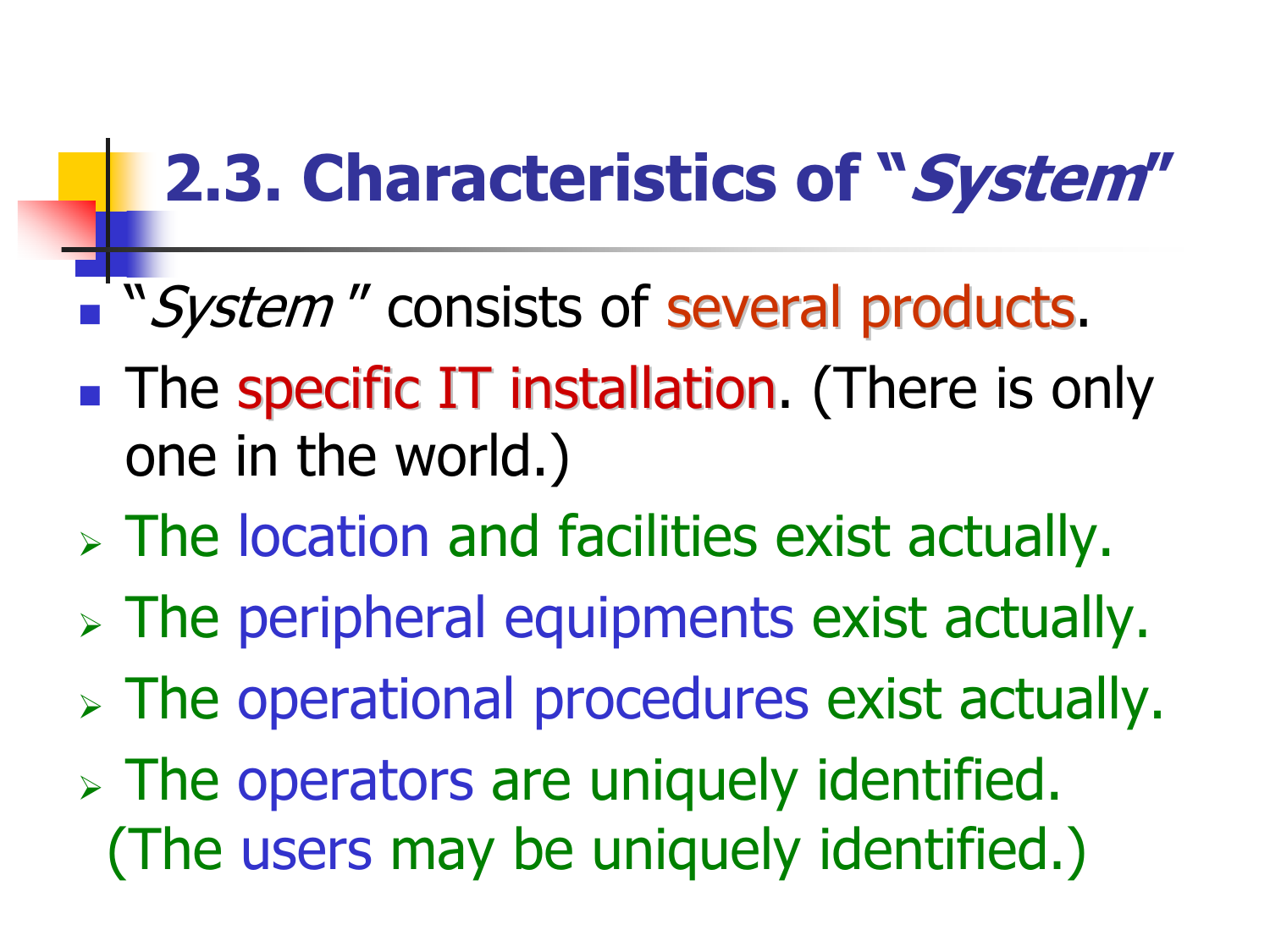### 2.3. Characteristics of "System"

- **The "System"** configuration is changed frequently.
	- $\rightarrow$  Programs are changed frequently.
	- $\rightarrow$  Equipments are changed frequently.
	- $\rightarrow$  Roles of personnel are changed frequently.

**The "System"** is across the four life cycle stages –i.e. Development/Integration, Installation, Operation and Maintenance stage.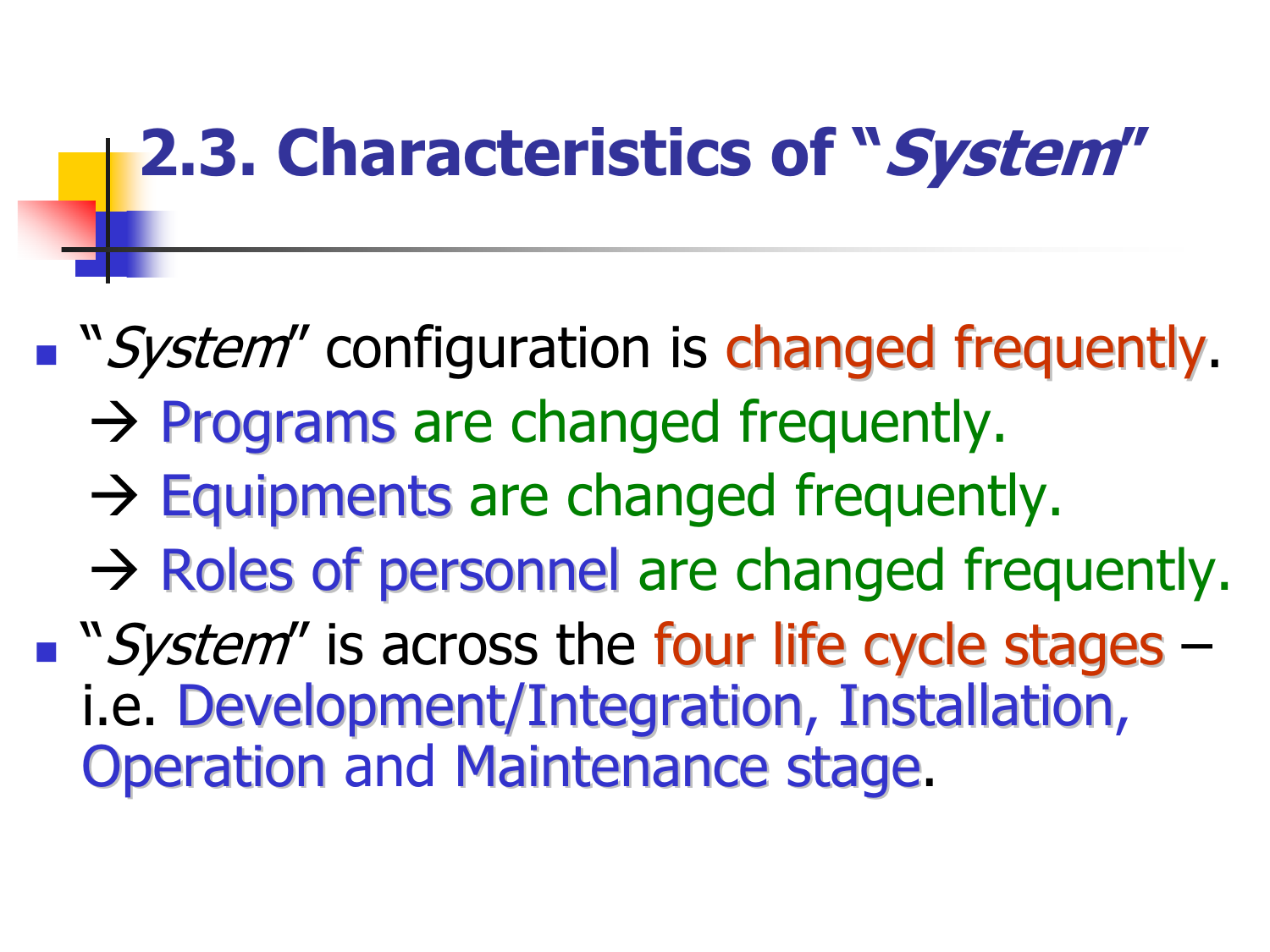

ISO/IEC TR 19791 is being developed and will be merged into ISO/IEC 15408.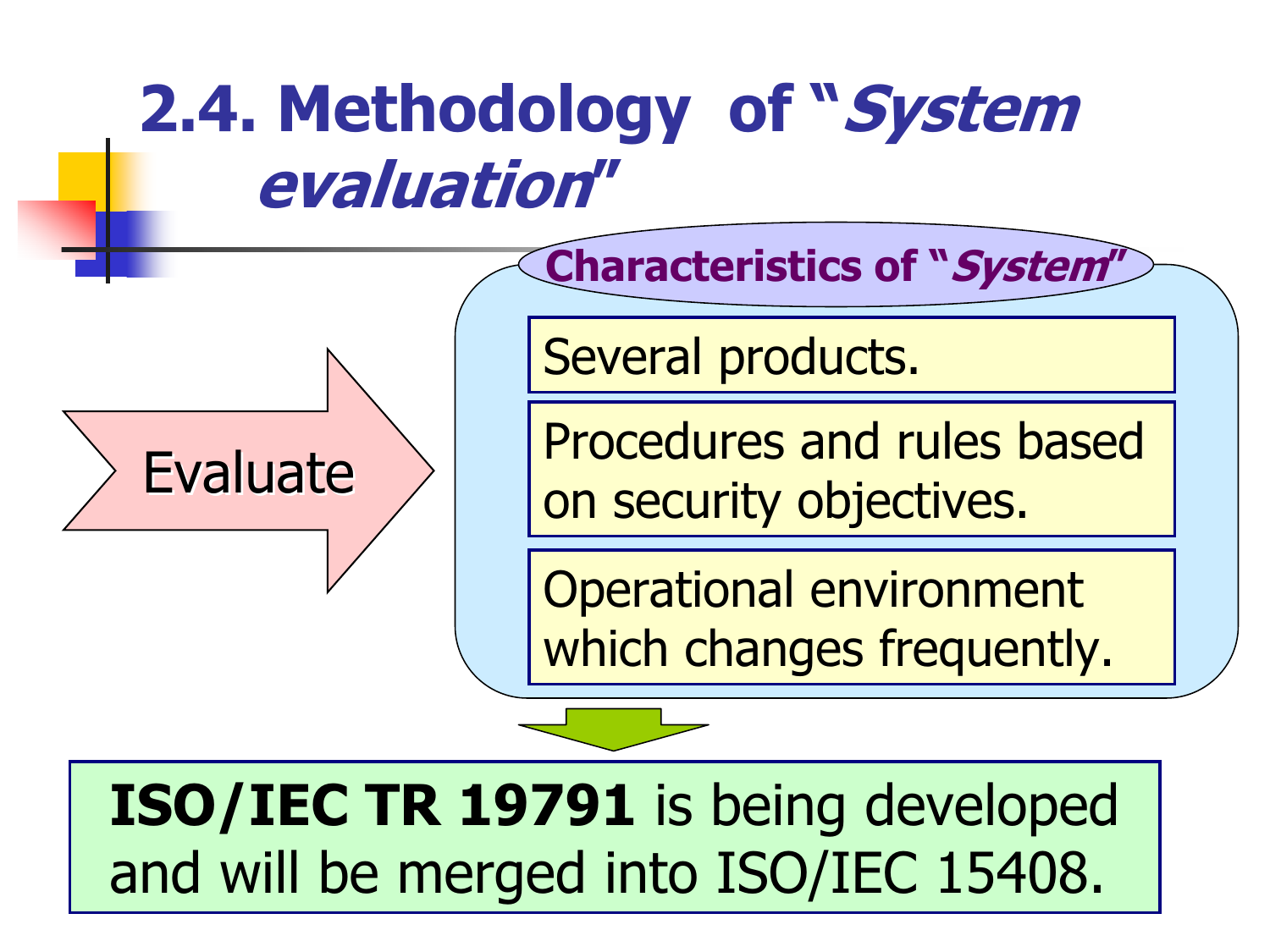# 2.5. Feature of the "System Security Target"

TR 19791

#### No "Assumption".

- $\rightarrow$  STOE is operated in an actually existing environment. STOE is located in "Real site".
- No "IT environment".
- $\rightarrow$  STOE shall be defined as a whole of "System".
- **Example 1 Identify "Risks" instead of "Threats".**
- $\rightarrow$  "Risk " is defined as "Threat" and "Vulnerability" in operational environment for STOE.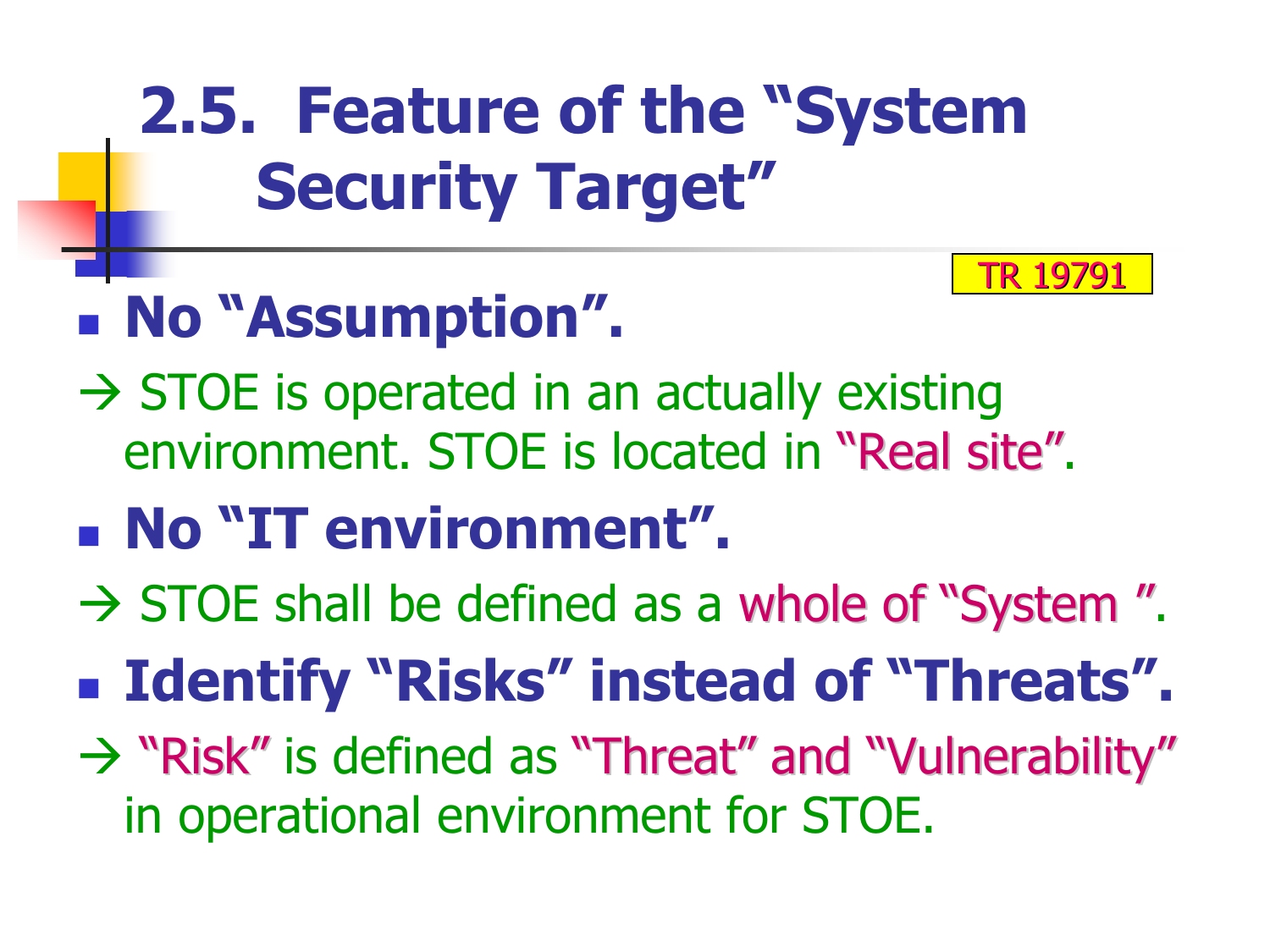#### 2.6. Structure of "System ST"

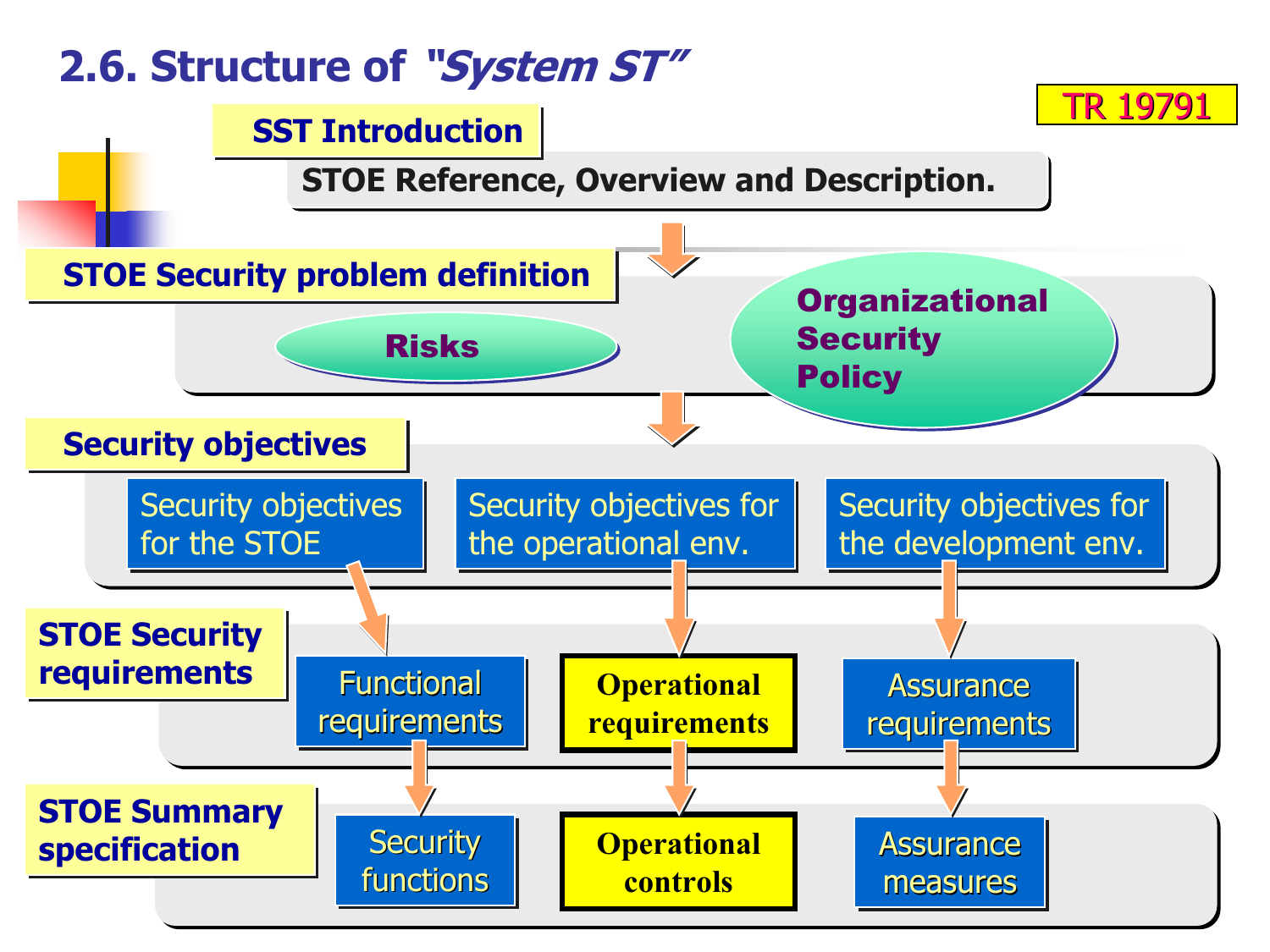# 3. Present work 3.1. Feature of system model

#### - ITSC has been evaluated following model system in order to verify the ISO/IEC TR 19791.

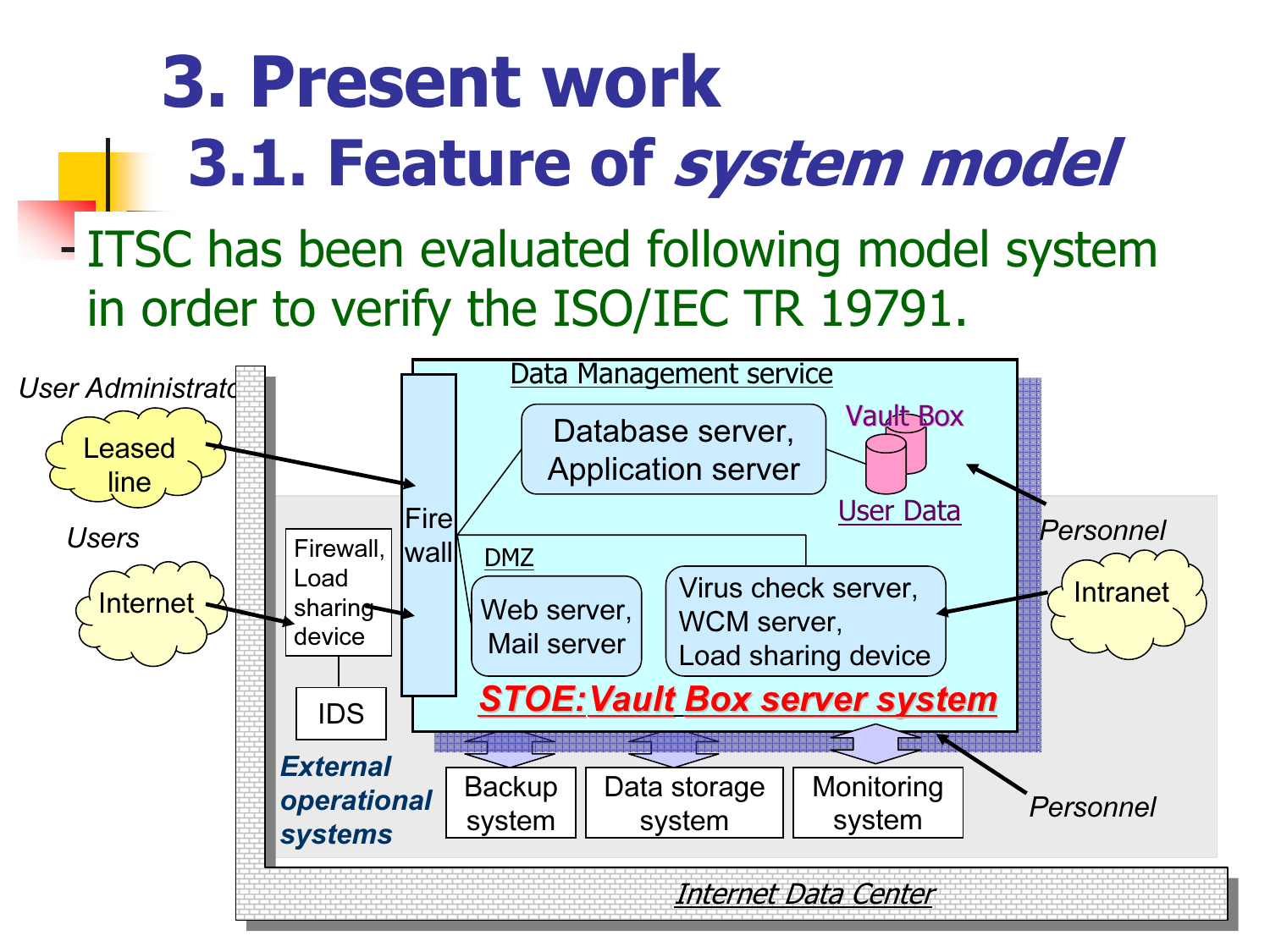## 3.2. Technical requirements and operational requirements





Management of security attribute | Management of TSF data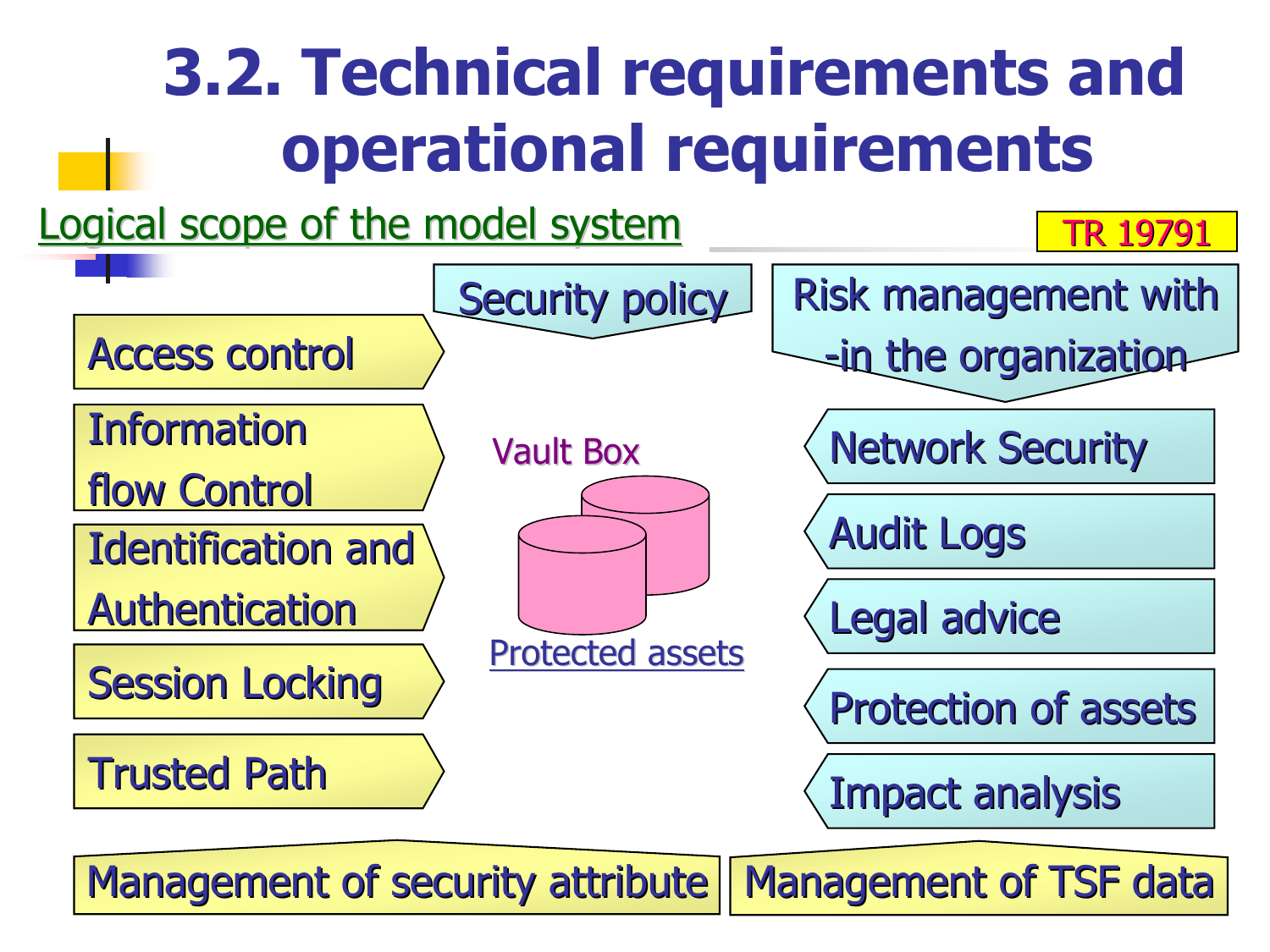# 4. Issues and Suggestions 4.1. What is Problem ?

#### ① Unique identification of a "System ".

 $\blacktriangleright$  How can uniquely identify a system ? Configuration items are changing frequently.

#### ② Identification of "Risks ".

- $\blacktriangleright$  Evaluator cannot determine what level of risks should be countered by STOE, since there are too many candidates of "Risks".
- ③ "Documentation" cannot be provided.
- $\blacktriangleright$ As "*System"* may contain third party products, design documents of the third party products cannot be provided.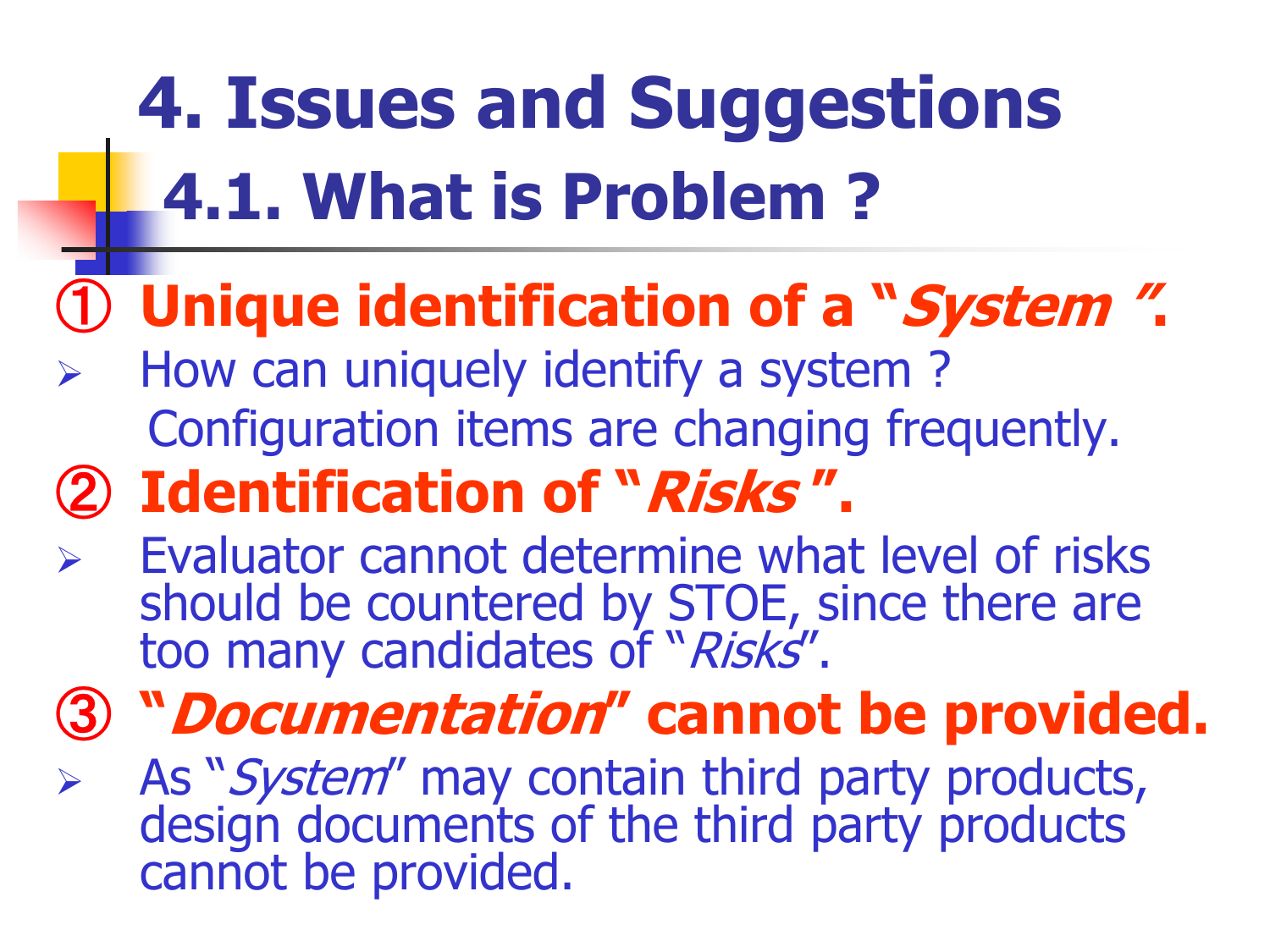

- "System" configuration is changed frequently.
- $\blacktriangleright$ The programs are updated at any time.
- $\blacktriangleright$ The equipments are exchanged at any time.
- $\blacktriangleright$ The personnel changes occur at any time.

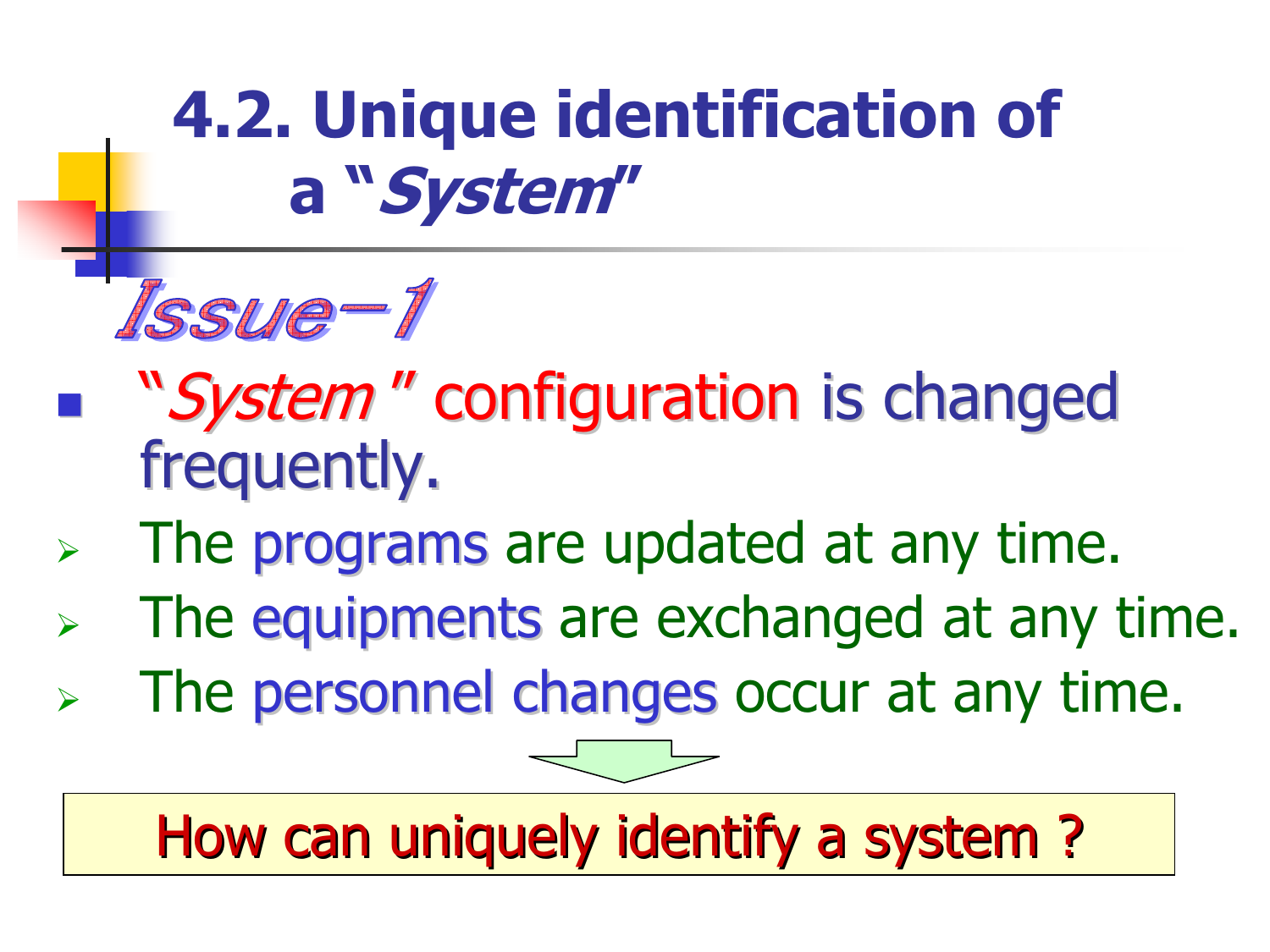

- -Changes of STOE are able to be accepted, if the configuration management rules or baseline management rules are obeyed.
- -**STOE continues to have an "Identical** version " easily identified from users within the acceptable changes.
	- **The acceptable changes do not have an** effect on "Risks".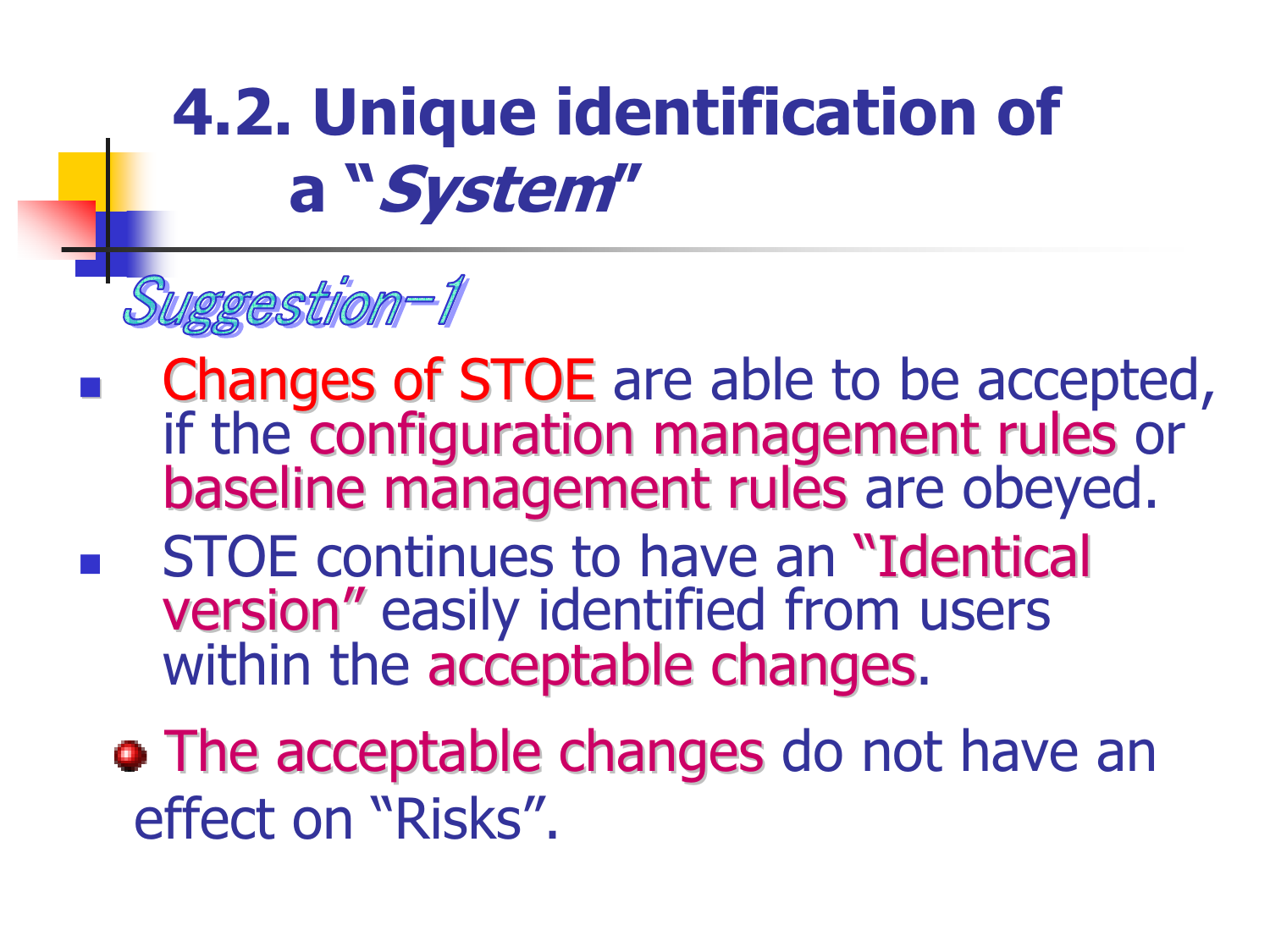Acceptable changes (Cases when "Risks" are not influenced.)

- $\bullet$  Updating of the programs for bug fix in accordance with baseline management rule.
- 0 Exchange of the hard disk device with disk failure in accordance with assets maintenance rule.
- 0 Personnel change according to office regulations.

#### **Unacceptable changes** (Cases when "Risks" are influenced.)

- O Add new external interface.
- Add new security function, or remove security function.
- $\bullet$ Add fundamental device which is not described in SST.
- $\bullet$ Change owner in the organization which manages STOE.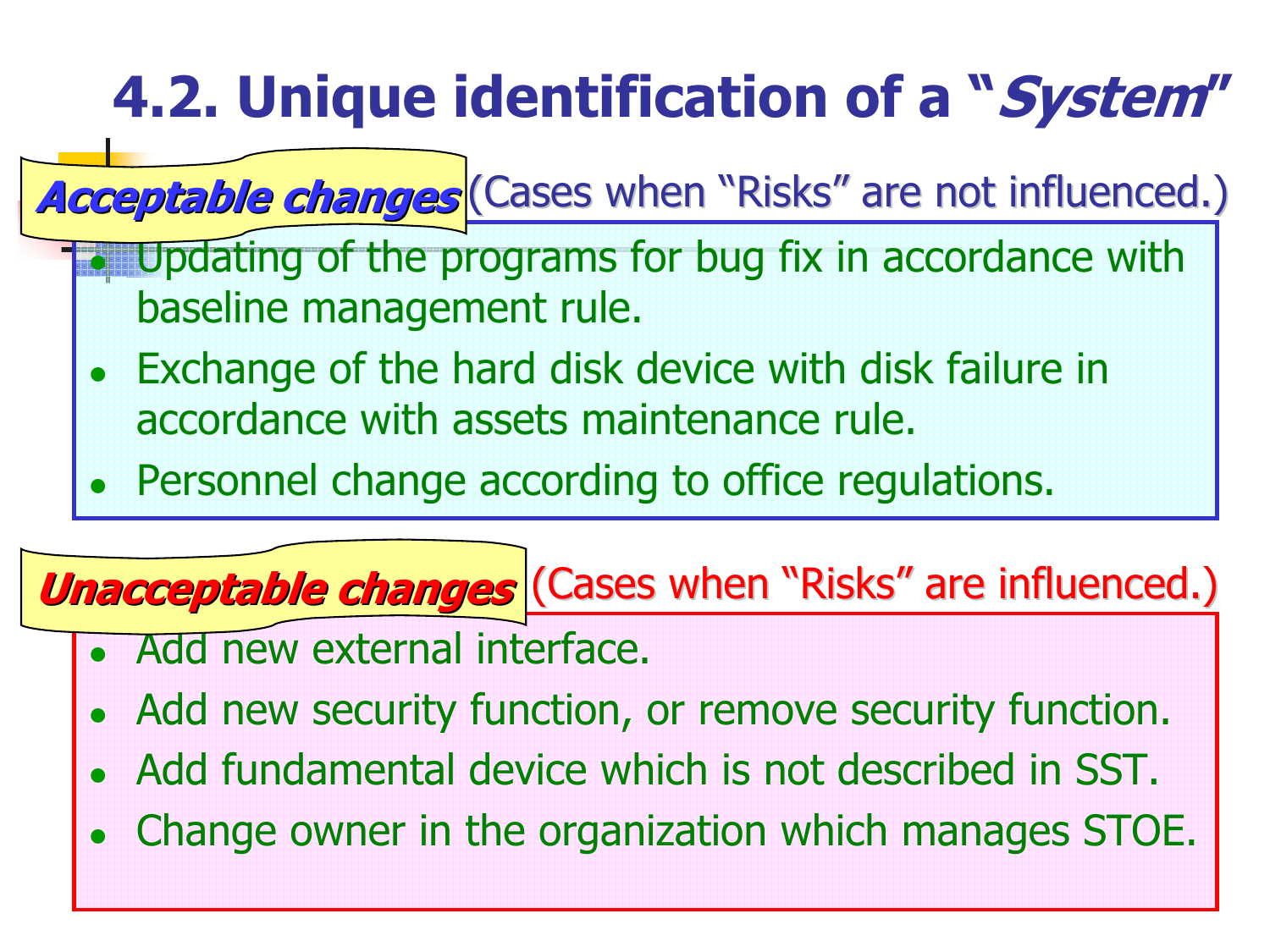Example of "Configuration list" of the model system.

Vault Box Server System version 1.0

|     | Item name       | install date<br>(and version) | change date<br>(and version) | change date<br>$\dddot{\phantom{0}}\cdot\cdot\cdot$<br><b><i><u>fand</u></i></b> |
|-----|-----------------|-------------------------------|------------------------------|----------------------------------------------------------------------------------|
| H/W | <b>Firewall</b> | 2005/03/15                    |                              | <b>Version</b>                                                                   |
| H/W | switch          | 2005/03/15                    | 2005/04/10                   | --It is                                                                          |
|     |                 |                               |                              | "Identical version"                                                              |
| S/W | Linux ***       | 2005/03/25                    |                              | within acceptable                                                                |
|     |                 | Ver.**                        |                              | changes.                                                                         |
| S/W | DBMS ***        | 2005/03/25                    |                              |                                                                                  |
| S/W | Application     | 2005/04/02                    | 2005/04/28                   | 2005/07/24                                                                       |
|     | program         | <b>Ver.1.0</b>                | <b>Ver.1.1</b>               | ver.1.2                                                                          |
|     | ×               |                               |                              |                                                                                  |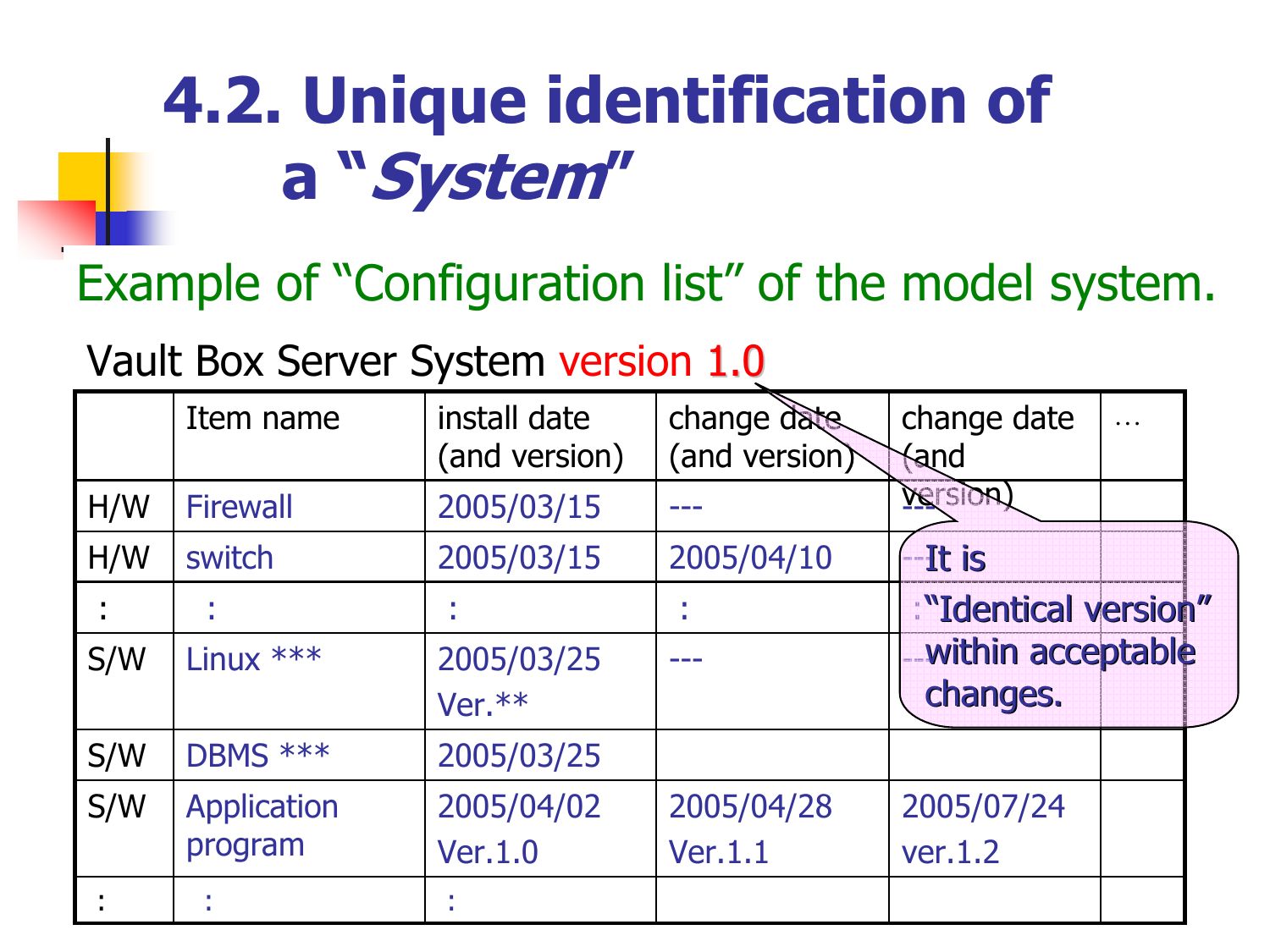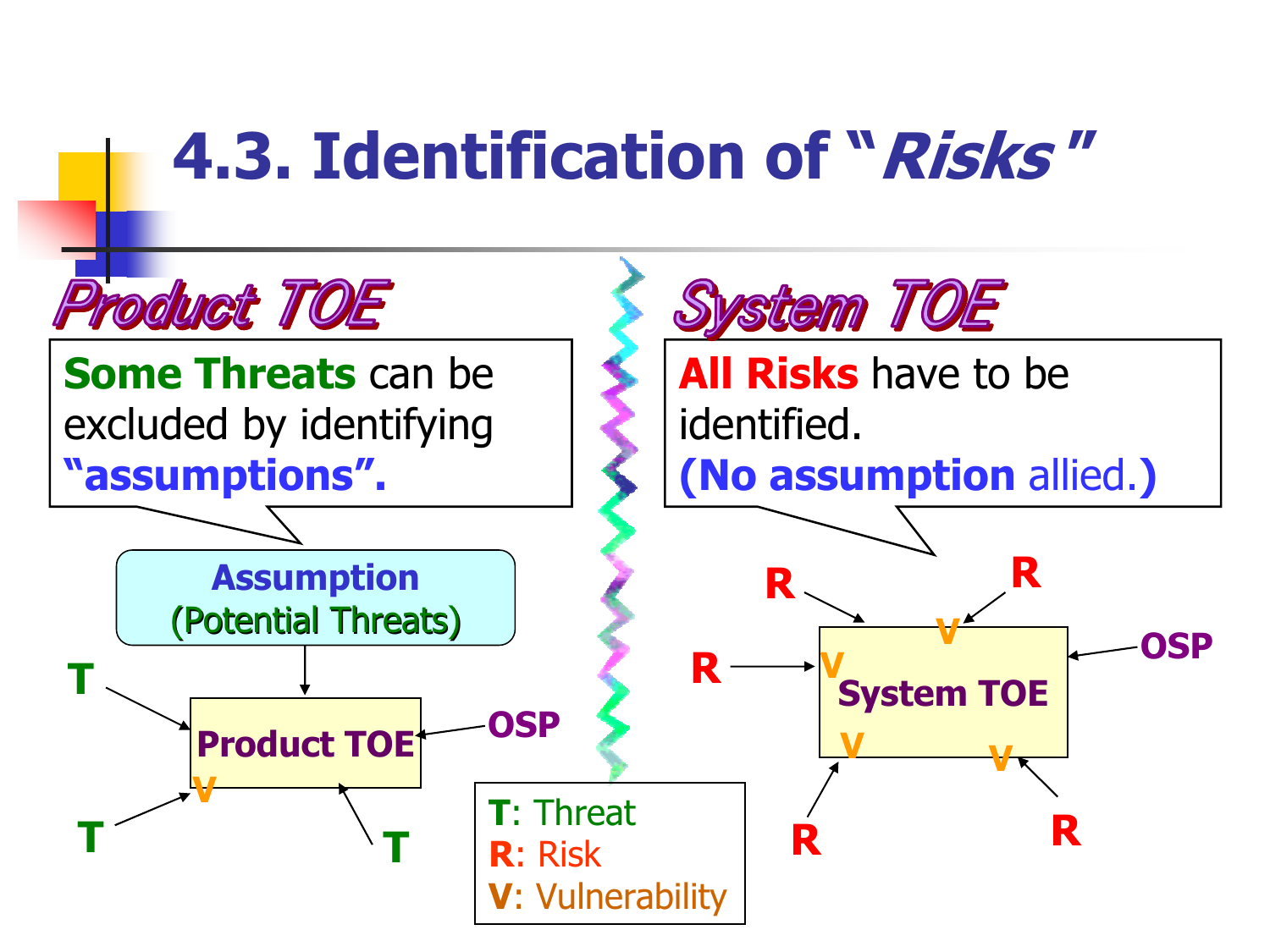

- $\mathcal{L}_{\mathcal{A}}$ Various countermeasures are implemented<br>in the environment of STOE. -e.g.
- $\blacktriangleright$ The "*System*" is installed in facility which takes account of natural disaster.
- $\blacktriangleright$ The operators of the "*System*" possess proficient knowledge of a level.

Evaluator cannot determine what level of Evaluator cannot determine what level of risks should be countered by STOE, since there are too many candidates of "Risks".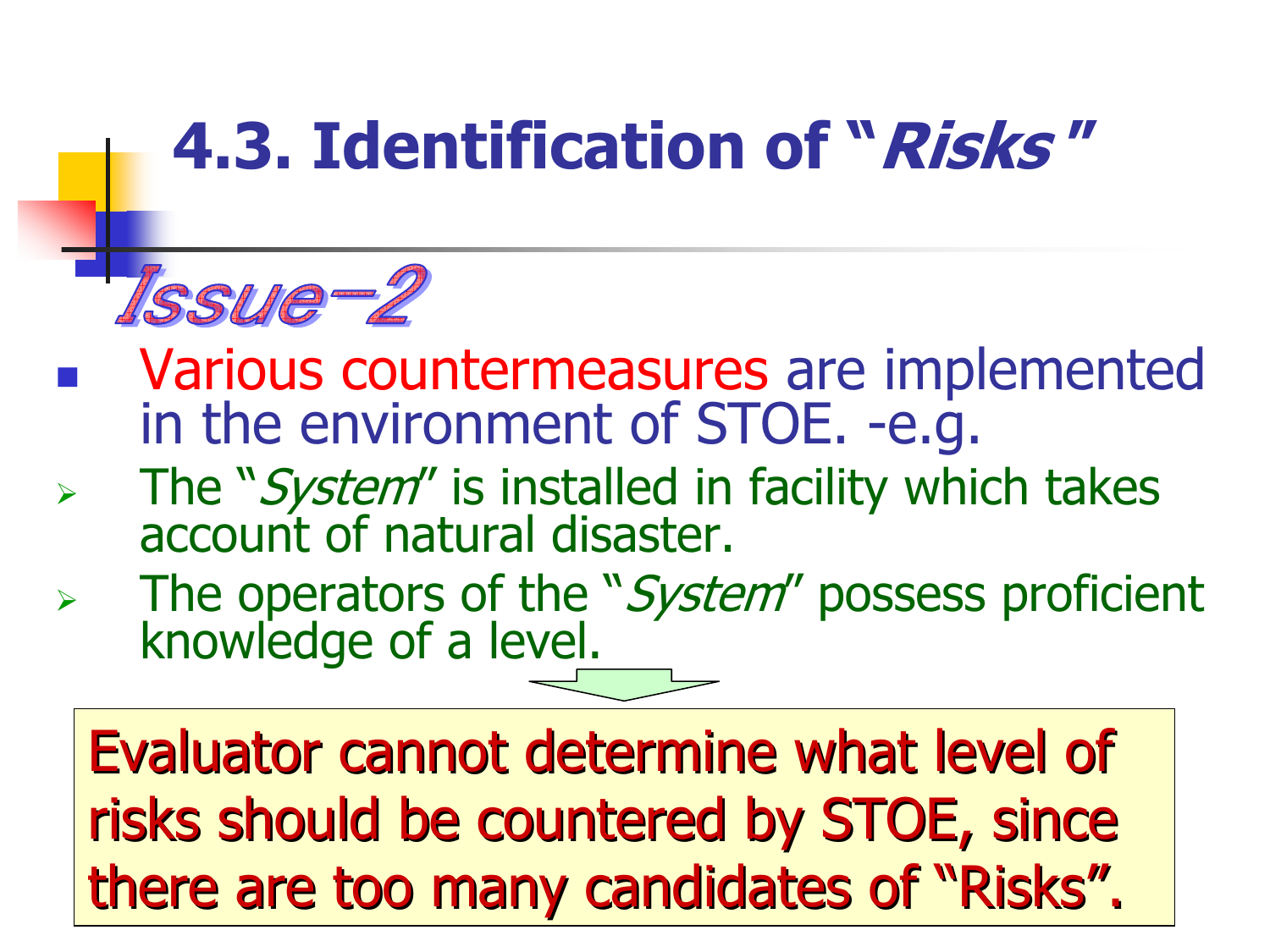

 Developer/integrator should describe the result of the risk assessment in the SST with reasons why the developer/integrator identified or did not identify candidates of risk as risks.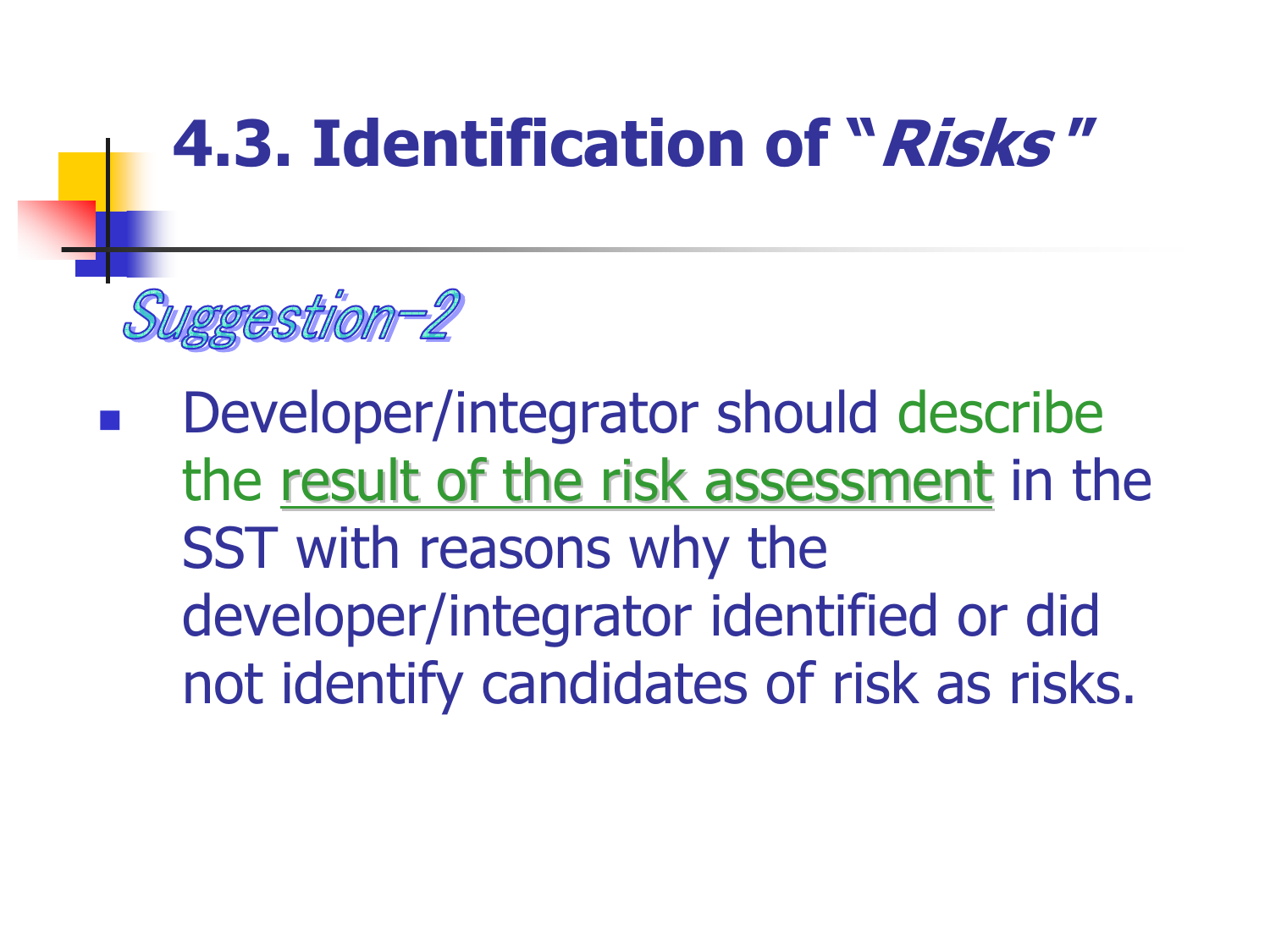Example of "Security problem definition" in the SST. Result of risk assessment in the model system.

| Candidates of risk                                                          | Judge     | Reason of the judge                                                       |
|-----------------------------------------------------------------------------|-----------|---------------------------------------------------------------------------|
| 1 The administrator<br>may do injustice.                                    | Yes       | A possibility of malice<br>should be considered.                          |
| 2 STOE may be<br>damaged by flood.                                          | <b>No</b> | STOE is installed in the<br>fifth floor.                                  |
| 3 An attacker may<br>capture data being<br>transferred across a<br>network. | <b>No</b> | The capture is impossible,<br>since the network is<br>closed leased line. |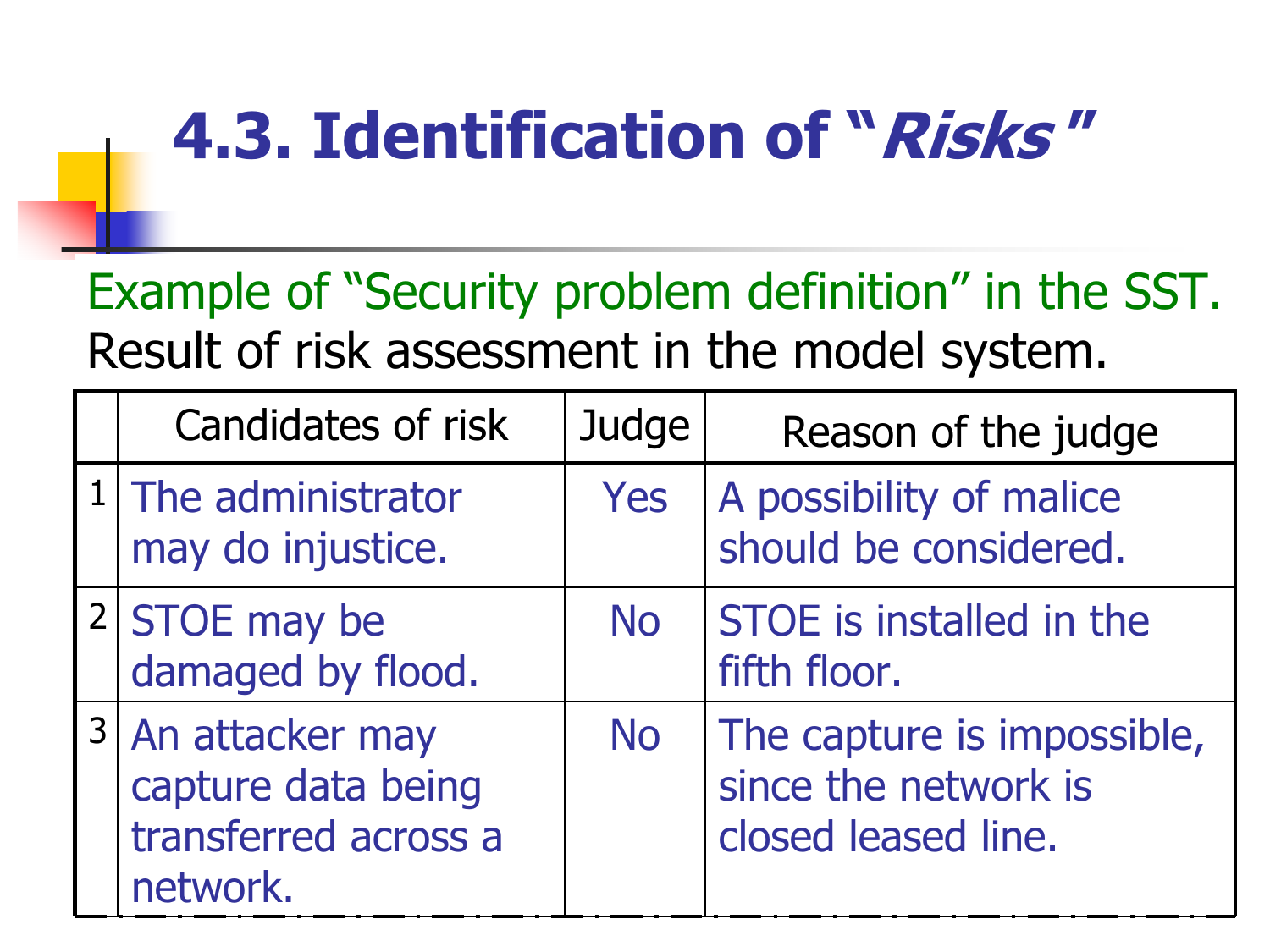

- No design documents of third party products are provided.
- $\blacktriangleright$  The design documents of multipurpose OS cannot be provided.
- $\blacktriangleright$  The design documents of general purpose package products cannot be provided.



How should evaluate third party products ?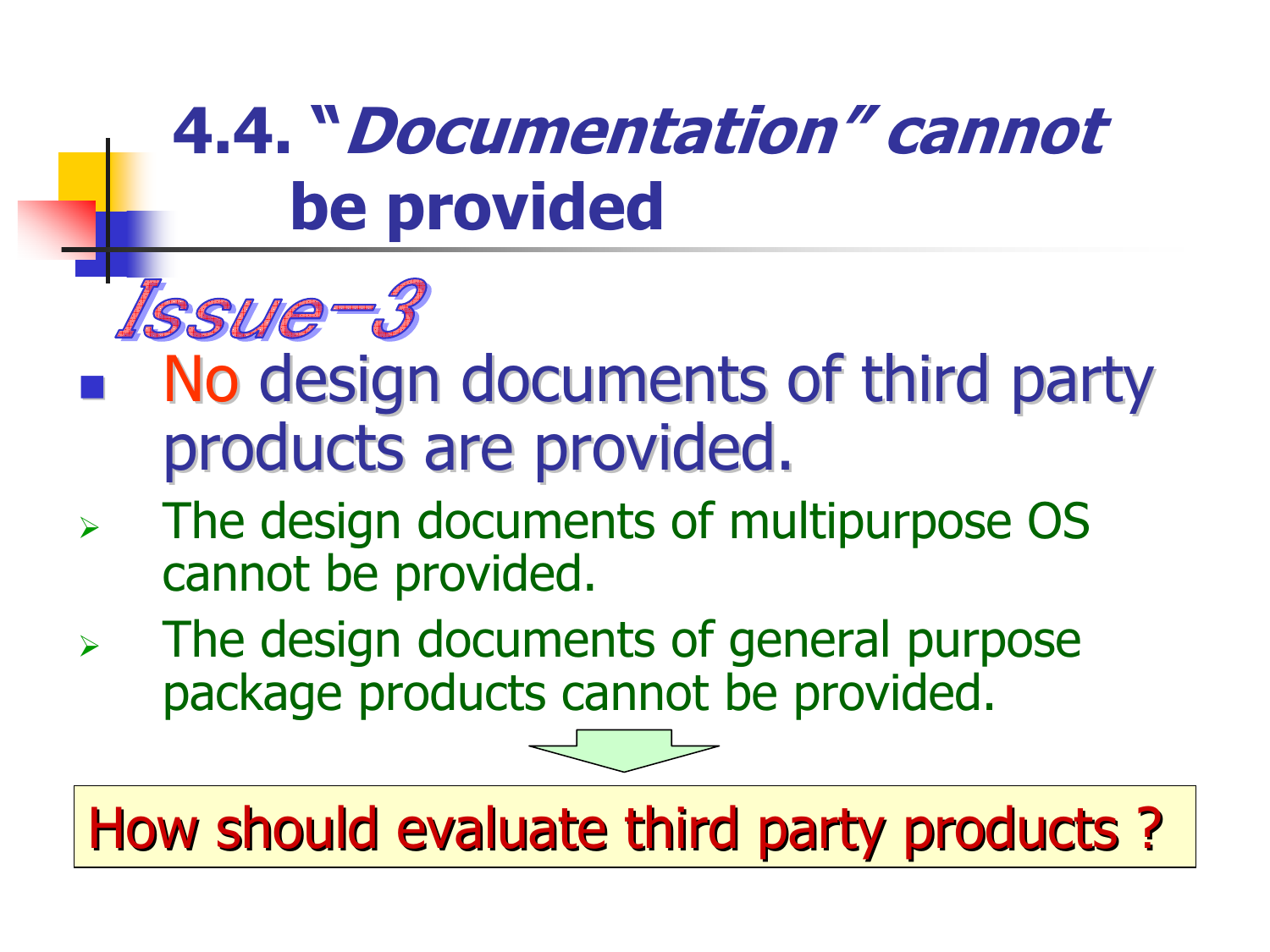

- - The portion without evaluation evidence should be separated as a "*Domain"*.
- -This "*Domain*" can be evaluated by using the interfaces between individual products in the "System". TR 19791

I.e. TR 19791 defines "System assurance requirements". ASD\_SAD: System architecture design

ASD\_IFS: System interface functional specification etc..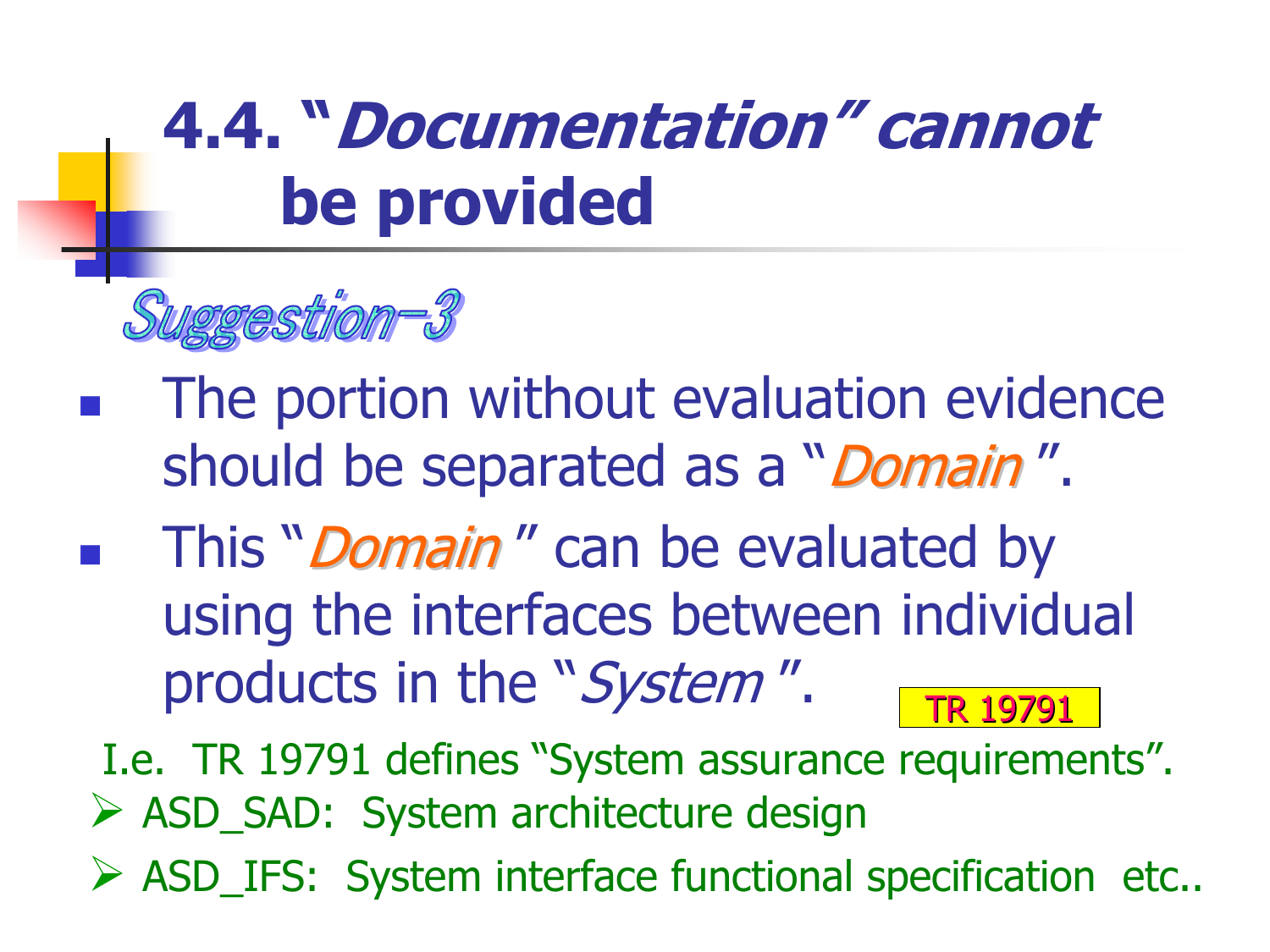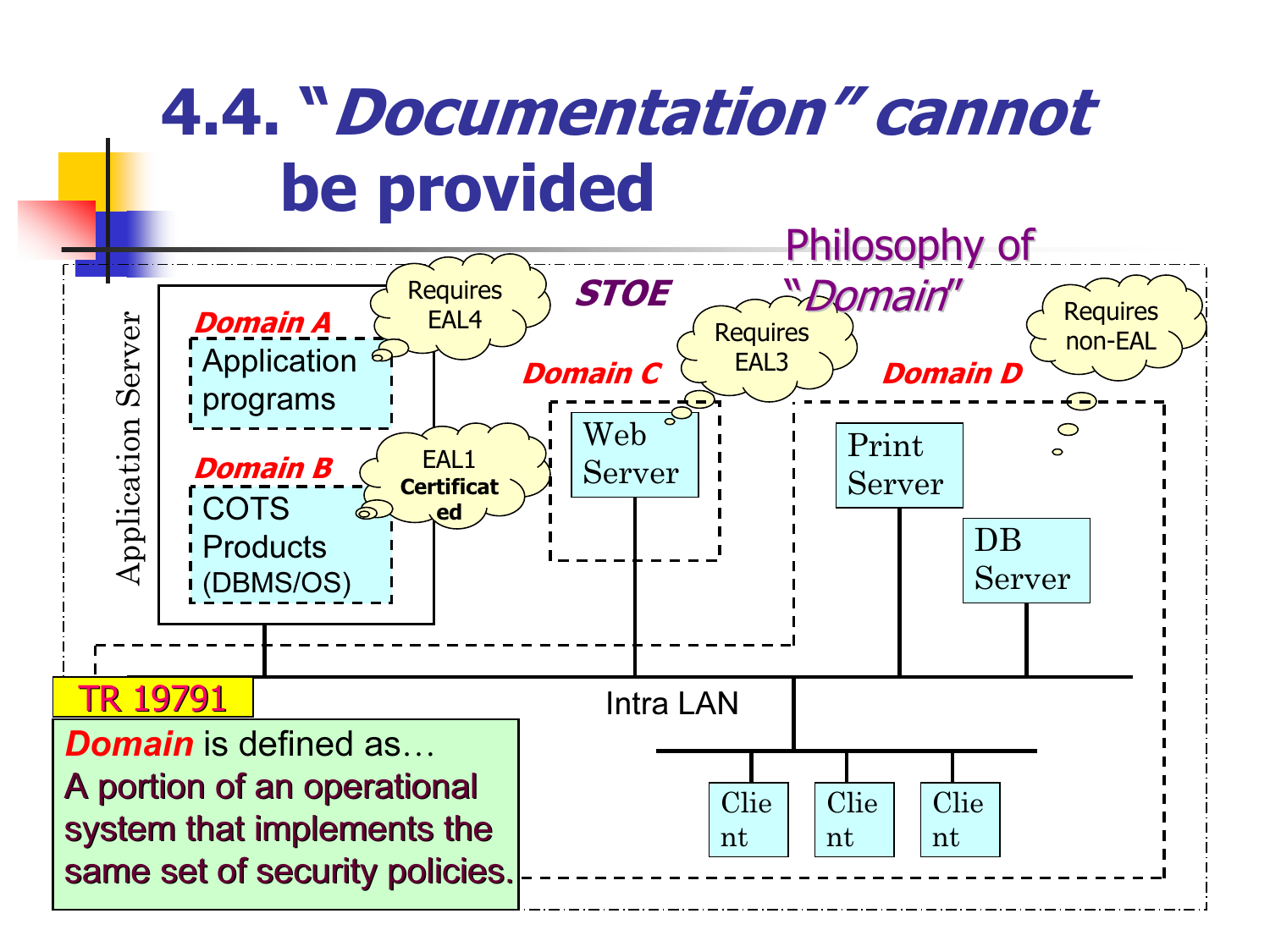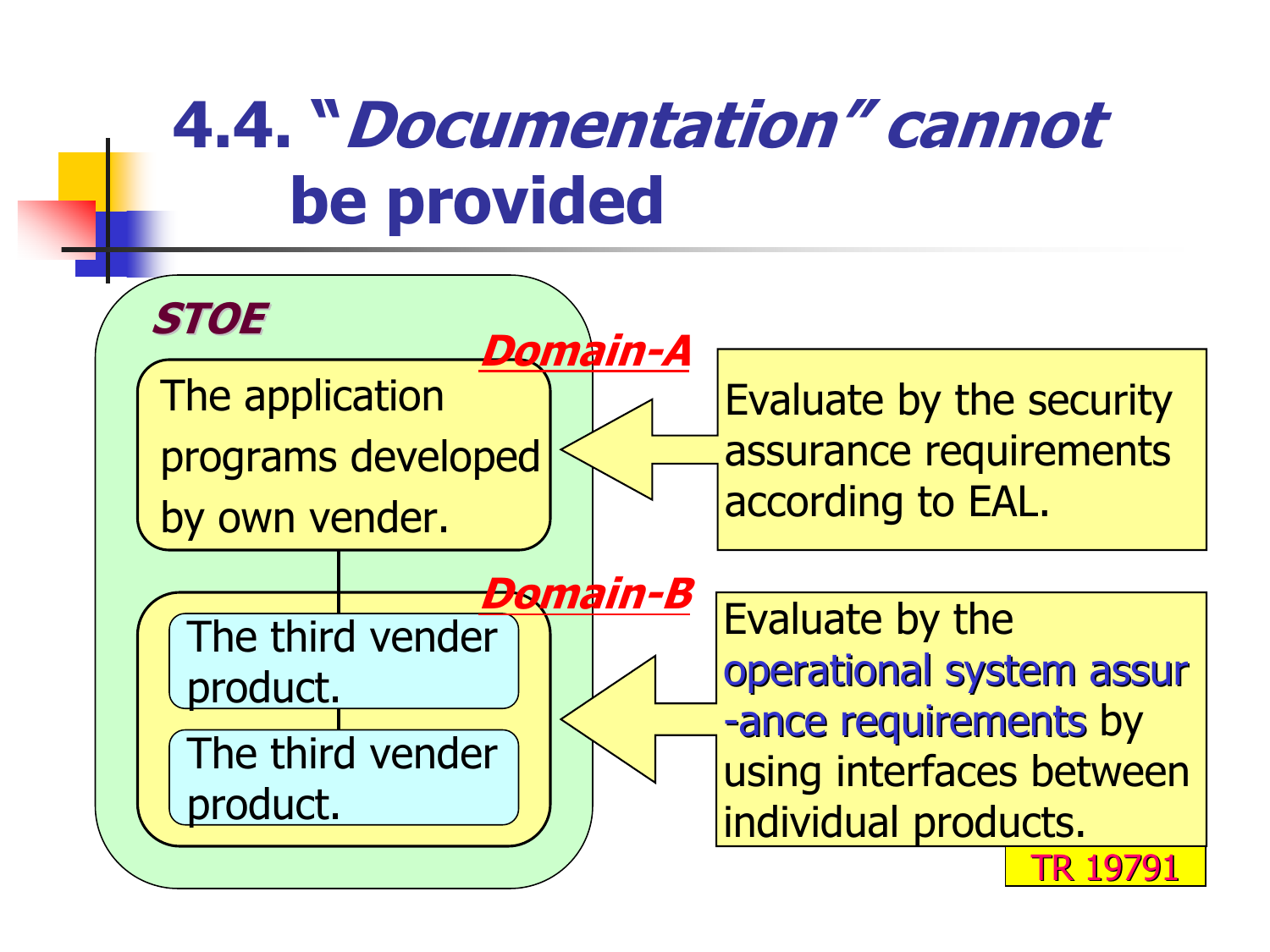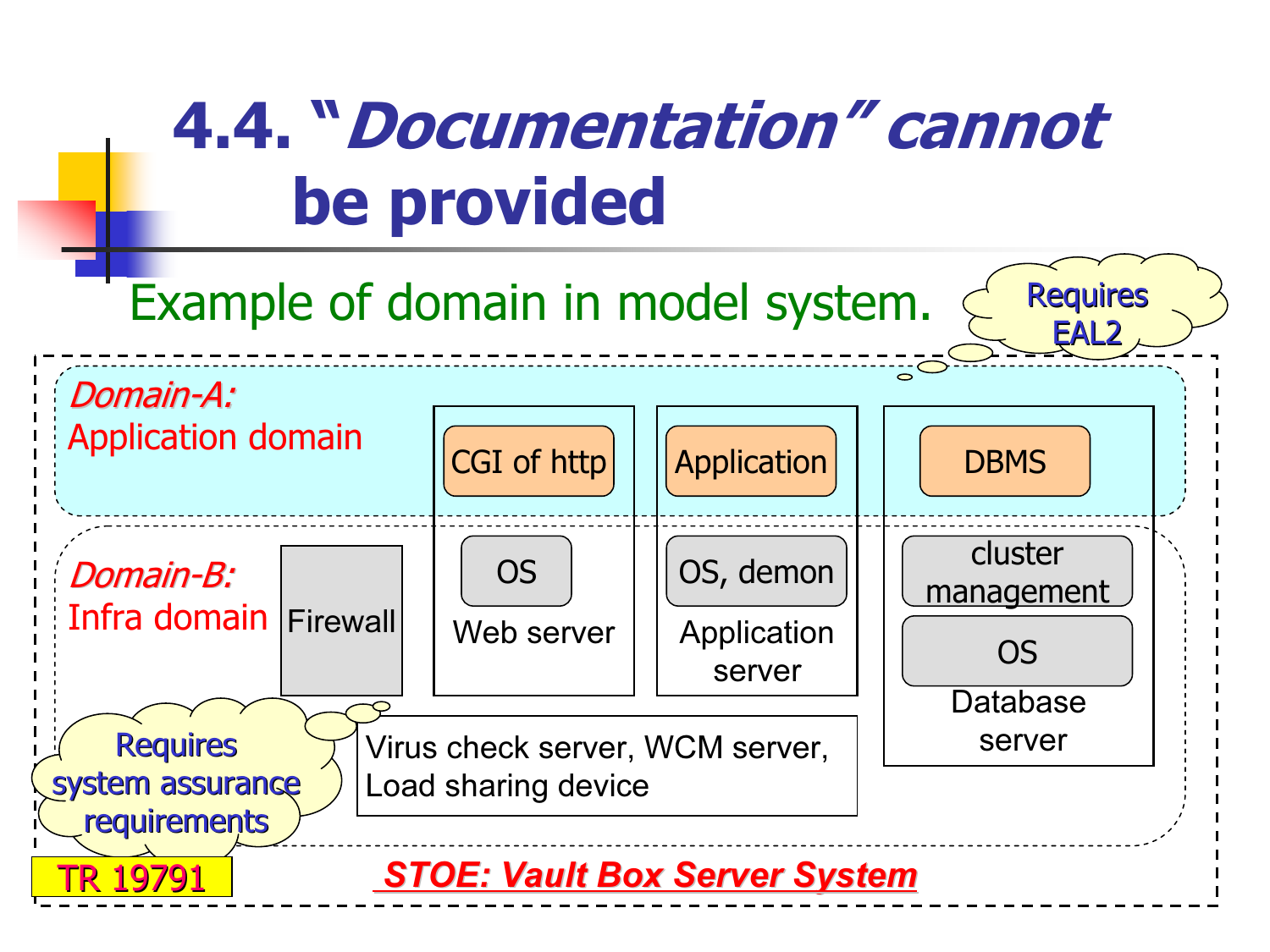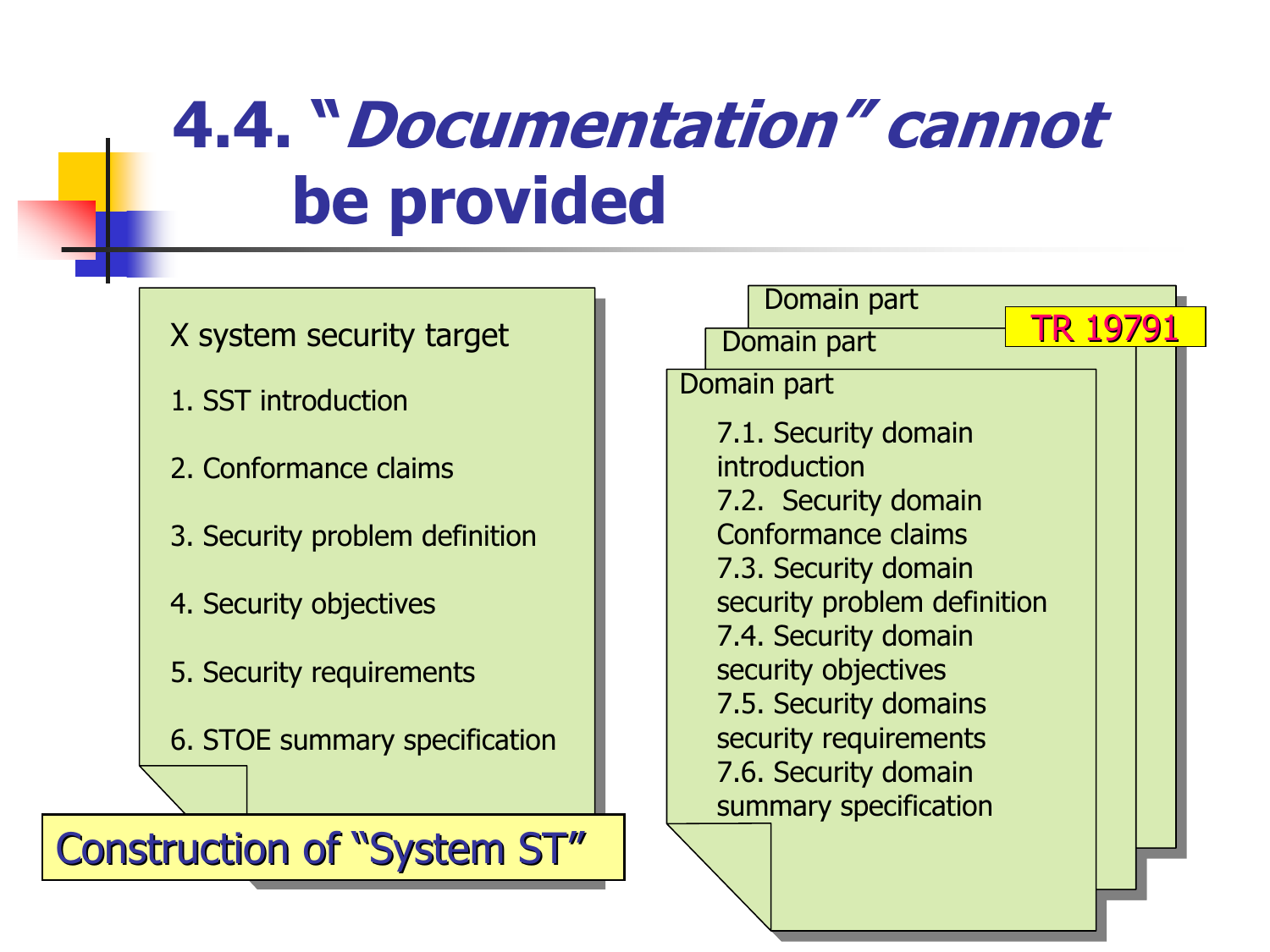# 4.5. Conclusion

#### ① Unique identification of a "System ".

 $>$  STOE can continue to have an "Identical version" as far as obeying the life cycle regulation.

#### ② Identification of "Risks ".

 For all candidate risks, developer/integrator should state "result of the risk assessment" in SST.

### ③ "Documentation " cannot be provided.

 $\triangleright$  The portion without documentation is able to be evaluated by using the "system assurance requirements".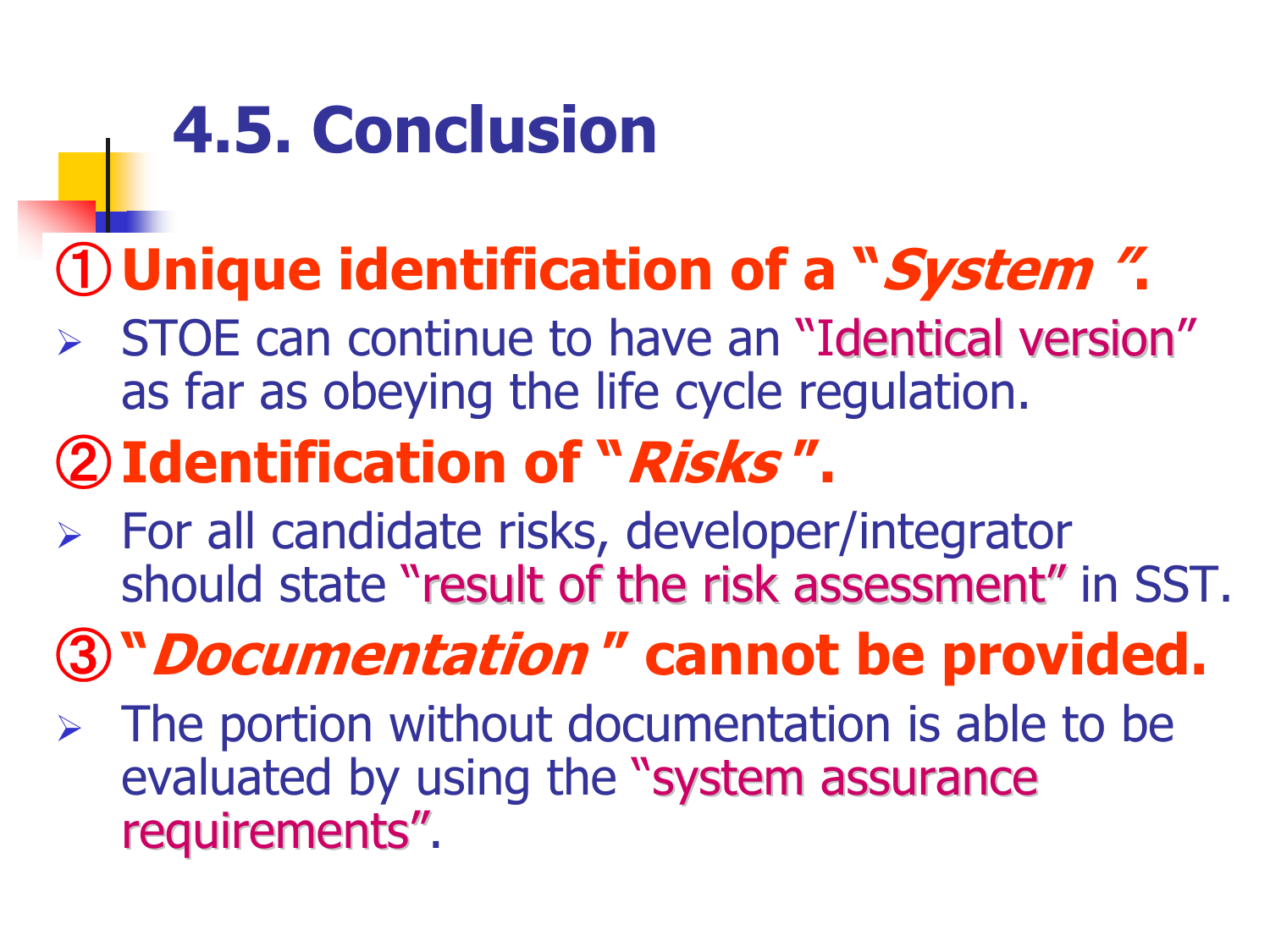# 5. Epilogue 5.1. Effort to the future

■ ISO/IEC TR 19791 should be converted into an International Standard to support ISO/IEC 15408 specifically for evaluation of operational "System".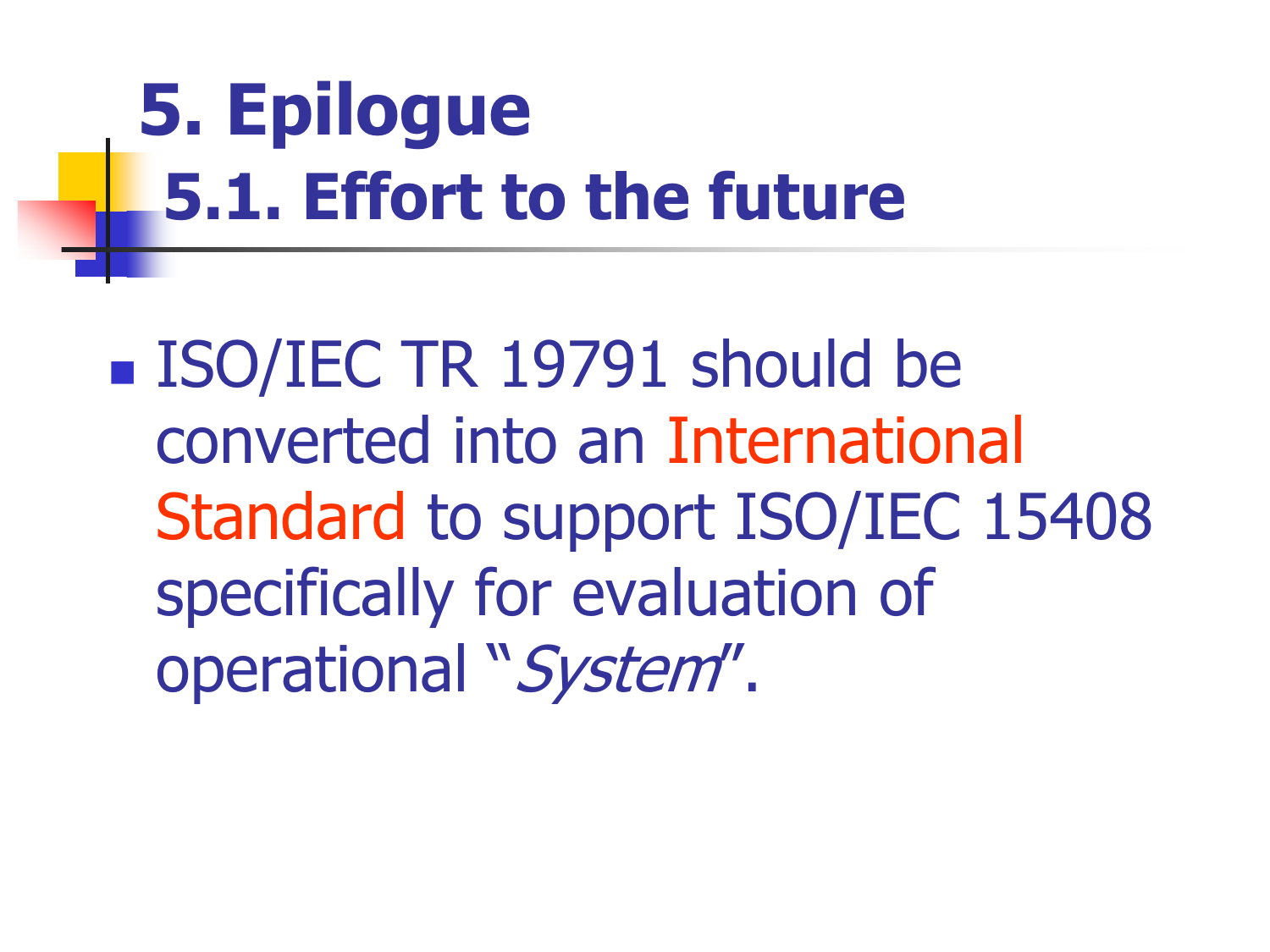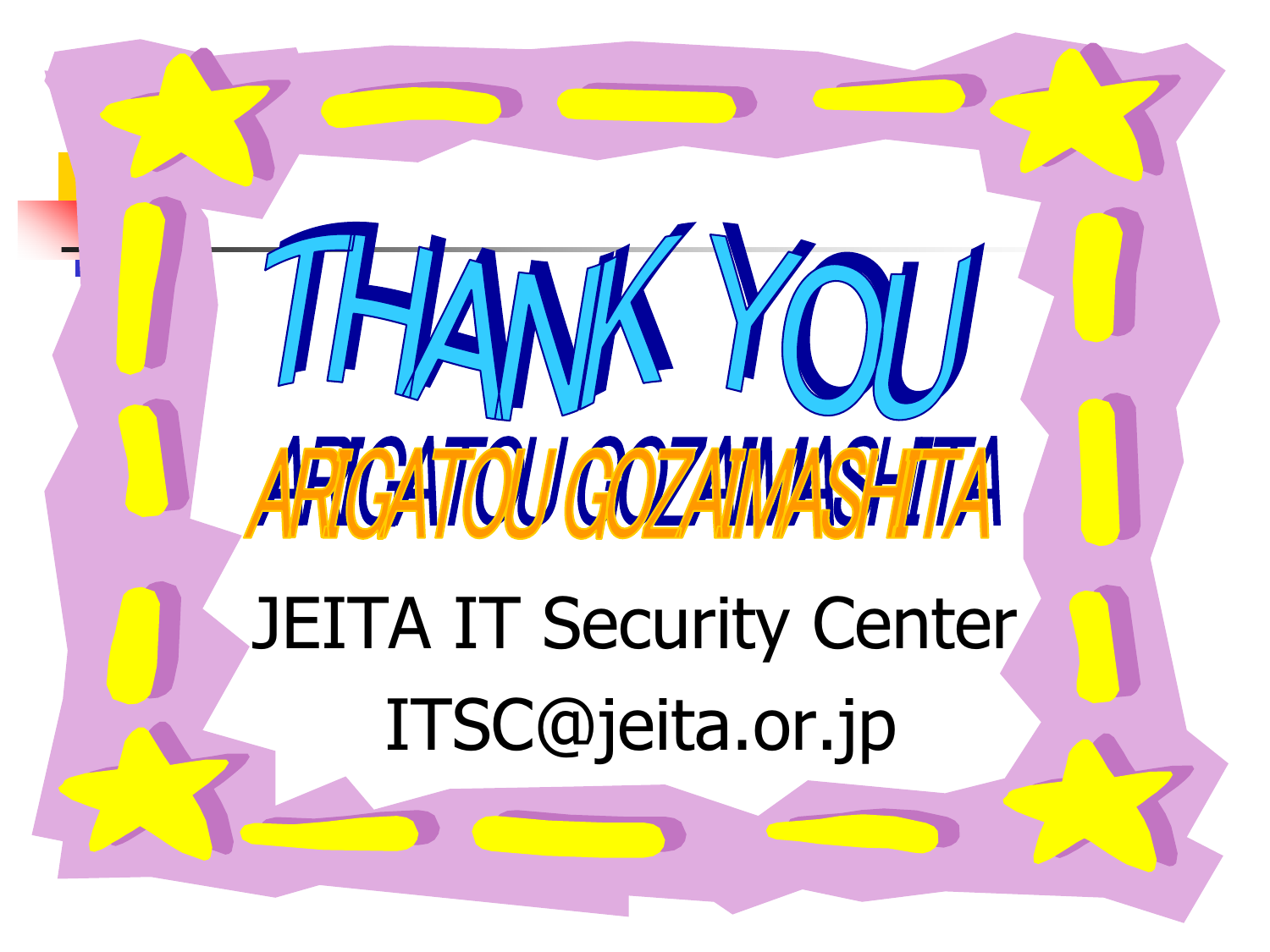#### List of Operational System Functional Requirements Annex-A

| Class                      | Family                                        |  |
|----------------------------|-----------------------------------------------|--|
| <b>FOD: Administration</b> | FOD_POL: Policy administration                |  |
|                            | FOD PSN: Personnel administration             |  |
|                            | FOD_RSM: Risk management administration       |  |
|                            | FOD_INC: Incident management administration   |  |
|                            | FOD ORG: Security organization administration |  |
|                            | FOD SER: Service agreements administration    |  |
| FOS: IT Systems            | FOS_POL: Policy for IT systems                |  |
|                            | FOS_CNF: Configuration of IT systems          |  |
|                            | FOS NET: Network security of IT systems       |  |
|                            | FOS_MON: Monitoring of IT systems             |  |
|                            | FOS_PSN: Personnel control of IT systems      |  |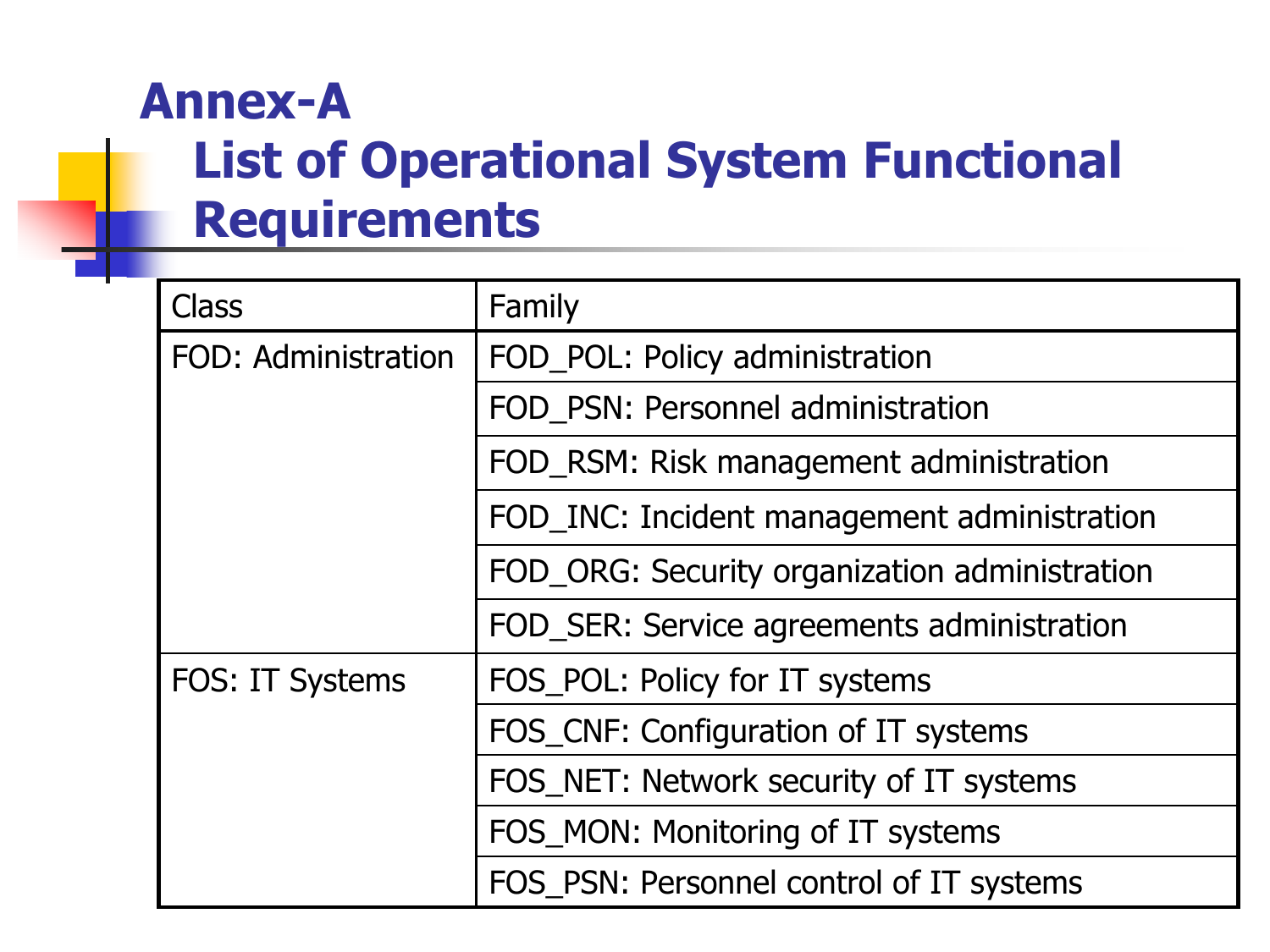| FOS: IT Systems         | FOS_OAS: Operational systems assets of IT systems |  |
|-------------------------|---------------------------------------------------|--|
|                         | FOS_RCD: Records for IT systems                   |  |
| <b>FOA: User Assets</b> | FOA_PRO: Privacy data protection                  |  |
|                         | FOA INF: User assets information protection       |  |
| <b>FOB: Business</b>    | FOB POL: Business policies                        |  |
|                         | <b>FOB BCN: Business continuity</b>               |  |
| FOP: Facility and       | FOP MOB: Mobile equipment                         |  |
| Equipment               | FOP RMM: Removable equipment                      |  |
|                         | FOP RMT: Remote equipment                         |  |
|                         | FOP SYS: System equipment                         |  |
|                         | FOP_MNG: Facility management                      |  |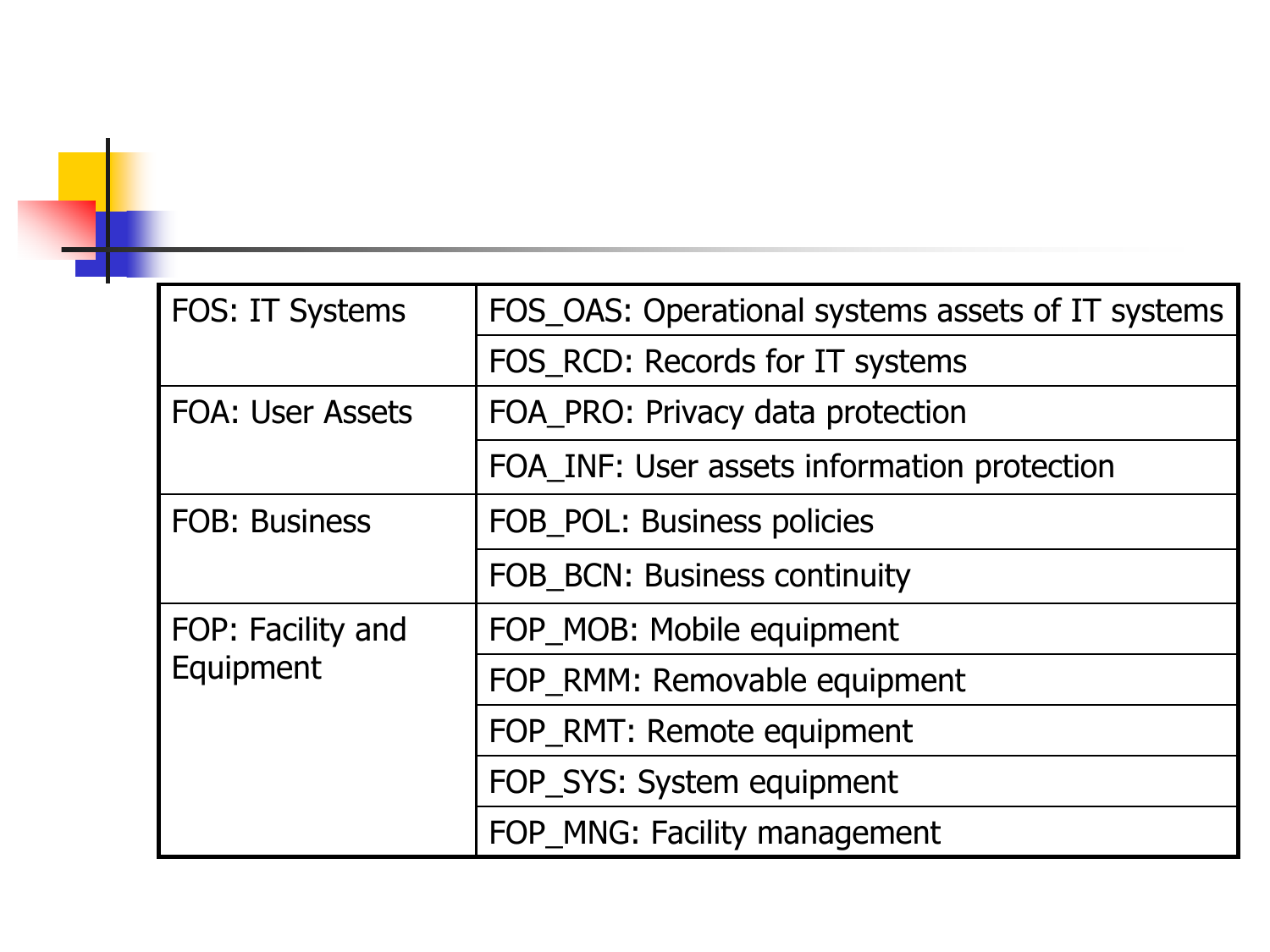| <b>FOT: Third Parties</b> | FOT_COM: Third party commitments                              |  |
|---------------------------|---------------------------------------------------------------|--|
|                           | FOT_MNG: Third party management                               |  |
| FOM: Management           | FOM_PRM: Management of security parameters                    |  |
|                           | FOM CLS: Management of asset classification                   |  |
|                           | FOM_PSN: Management of personnel security<br>responsibilities |  |
|                           | FOM_ORG: Management of security organization                  |  |
|                           | FOM_INC: Management of security reporting                     |  |

۰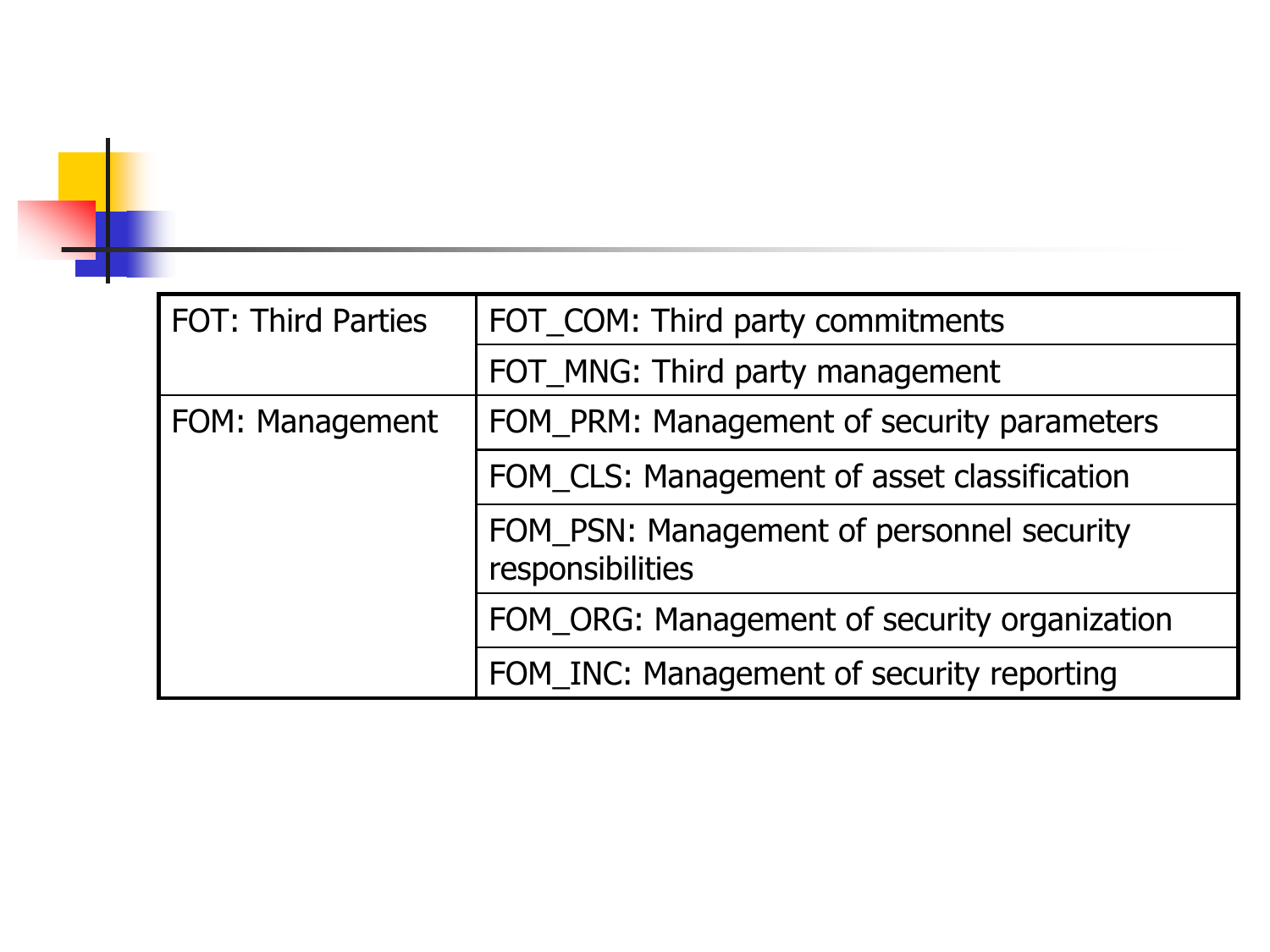#### List of Operational System Assurance Requirements Annex-B

| <b>Class</b>                              | Family                                                            |  |
|-------------------------------------------|-------------------------------------------------------------------|--|
| ASP: System Protection Profile evaluation |                                                                   |  |
| ASS: System Security Target evaluation    |                                                                   |  |
| <b>AOD: Operational</b>                   | AOD_OCD: Operational system configuration specification           |  |
| system guidance<br>document               | AOD_ADM: Administrator guidance for an operational<br>system      |  |
|                                           | AOD_USR: User guidance for an operational system                  |  |
|                                           | AOD_GVR: Guidance document verification                           |  |
| <b>ASD: Operational</b>                   | ASD_SAD: Operational system architecture design                   |  |
| System Architecture,<br>Design and        | ASD_IFS: Operational system interface functional<br>specification |  |
| Configuration<br>Documentation            | ASD_SSD: Operational system subsystem design                      |  |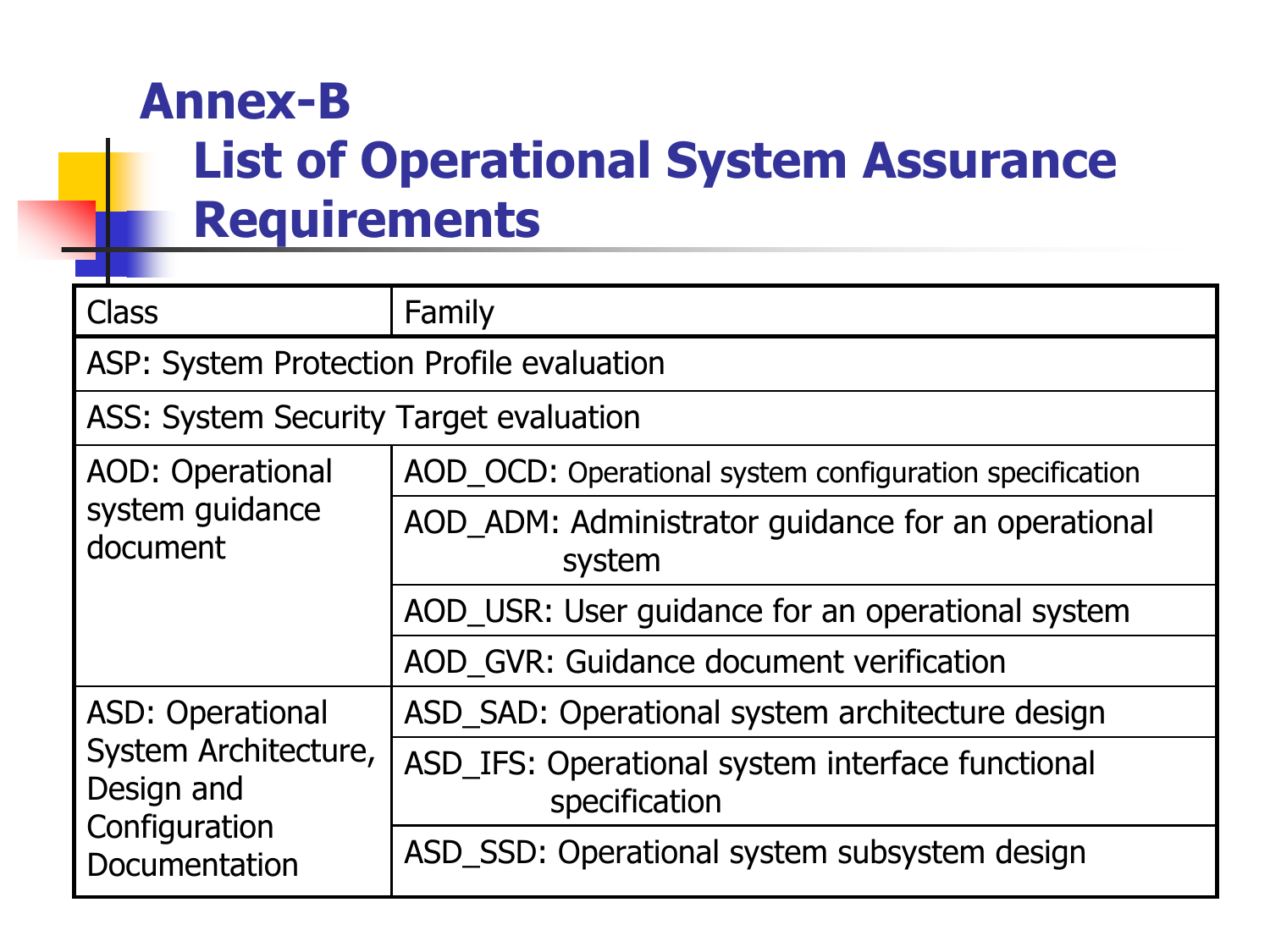|                                | ASD_CMP: Operational system primitive component design |
|--------------------------------|--------------------------------------------------------|
|                                | ASD_IMP: Implementation representation                 |
|                                | ASD_COM: Security concept of operations                |
|                                | ASD_GVR: Design document verification                  |
| <b>AOC: Operational</b>        | AOC_OBM: Operational system baseline configuration     |
| <b>System</b><br>Configuration | AOC_ECP: Evaluated component products                  |
| Management                     | AOC PPC: Conformance with PPs                          |
|                                | AOC_NCP: Non-evaluated component products              |
| <b>AOT: Operational</b>        | AOT_FUN: Operational system functional tests           |
| <b>System Test</b>             | AOT_COV: Operational system test coverage              |
|                                | AOT_DPT: Operational system depth                      |
|                                | AOT IND: Independent testing                           |
|                                | <b>AOT REG: Regression testing</b>                     |